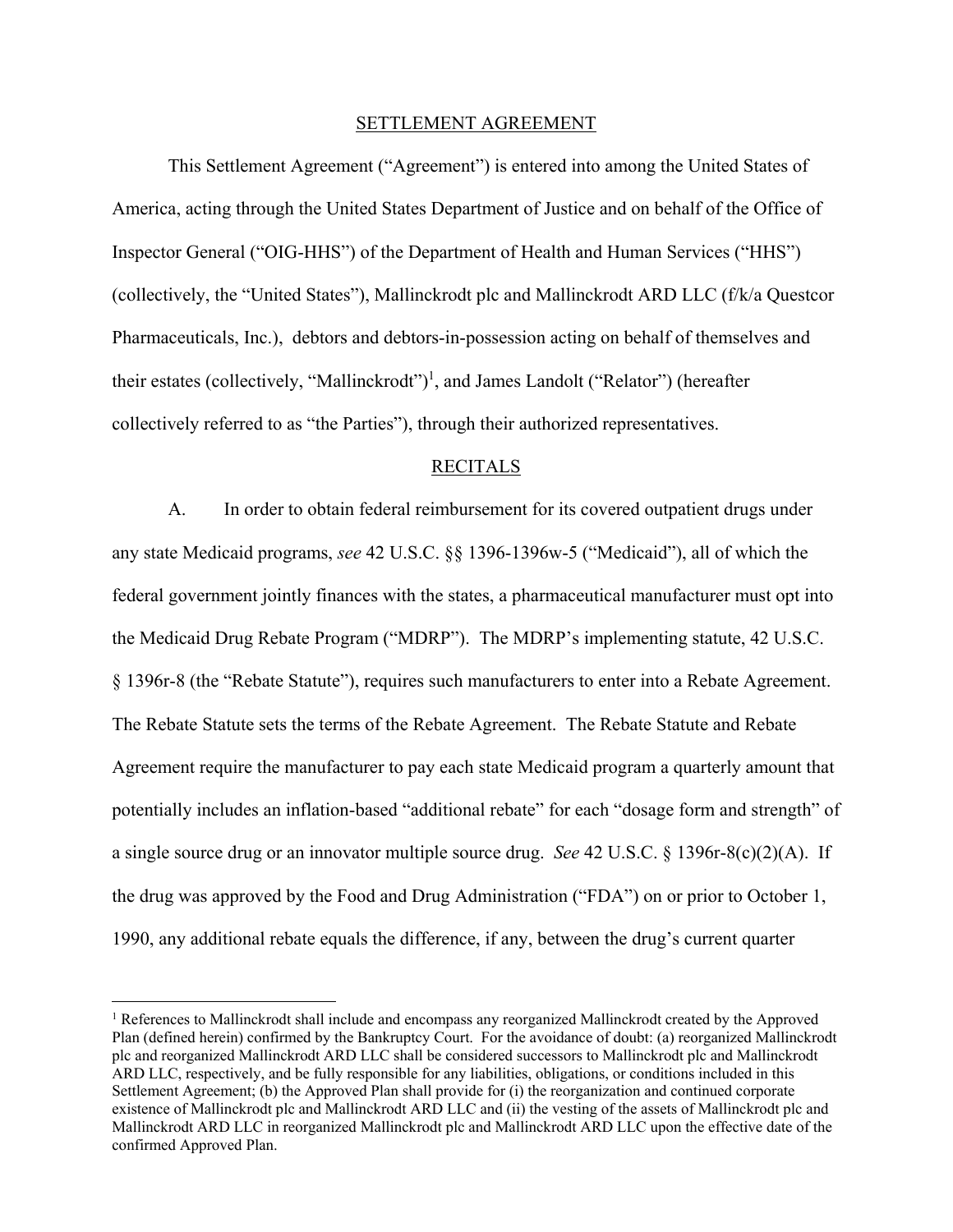"average manufacturer price" ("AMP") and the drug's AMP for the third quarter of 1990 increased by the rate of inflation. For a "subsequently approved" drug (*i.e.,* a "covered outpatient drug approved by the Food and Drug Administration after October 1, 1990"), any additional rebate equals the difference, if any, between the drug's current quarter AMP and its AMP for the first full calendar quarter after the date on which "the drug was first marketed," increased by the rate of inflation. *See* 42 U.S.C. § 1396r-8(c)(2)(B). The AMP that serves as the starting point for the "additional rebate" calculation is commonly called the "Base Date AMP."

B. Mallinckrodt plc is an Irish public limited company. Its subsidiary, Mallinckrodt ARD, LLC (f/k/a Questcor Pharmaceuticals, Inc.), is a California limited liability company with its principal place of business in New Jersey. Mallinckrodt does business as a pharmaceutical manufacturer in the United States and markets H.P. Acthar Gel ("Acthar") in the United States.

C. On September 20, 2018, James Landolt filed a *qui tam* action in the United States District Court for the District of Massachusetts captioned *United States ex rel. John Doe v. Mallinckrodt ARD, LLC*, No. 1:18-cv-11931-PBS, pursuant to the *qui tam* provisions of the False Claims Act, 31 U.S.C. § 3730(b) (the "Civil Action"). The Civil Action alleges that Mallinckrodt knowingly and improperly avoided paying rebates to the Medicaid program for Mallinckrodt's drug Acthar. The United States intervened in the Civil Action on March 2, 2020, and filed a Complaint-in-Intervention on March 3, 2020.

D. The United States contends that it has certain civil claims against Mallinckrodt arising from conduct alleged in the United States' Complaint-in-Intervention in the Civil Action for the time period of January 1, 2013 through and including June 30, 2020. That conduct is referred to below as the "Covered Conduct."

E. Mallinckrodt admits and agrees that there is only one Acthar, that FDA approved Acthar pursuant to a New Drug Application in 1952, and that Acthar was first produced,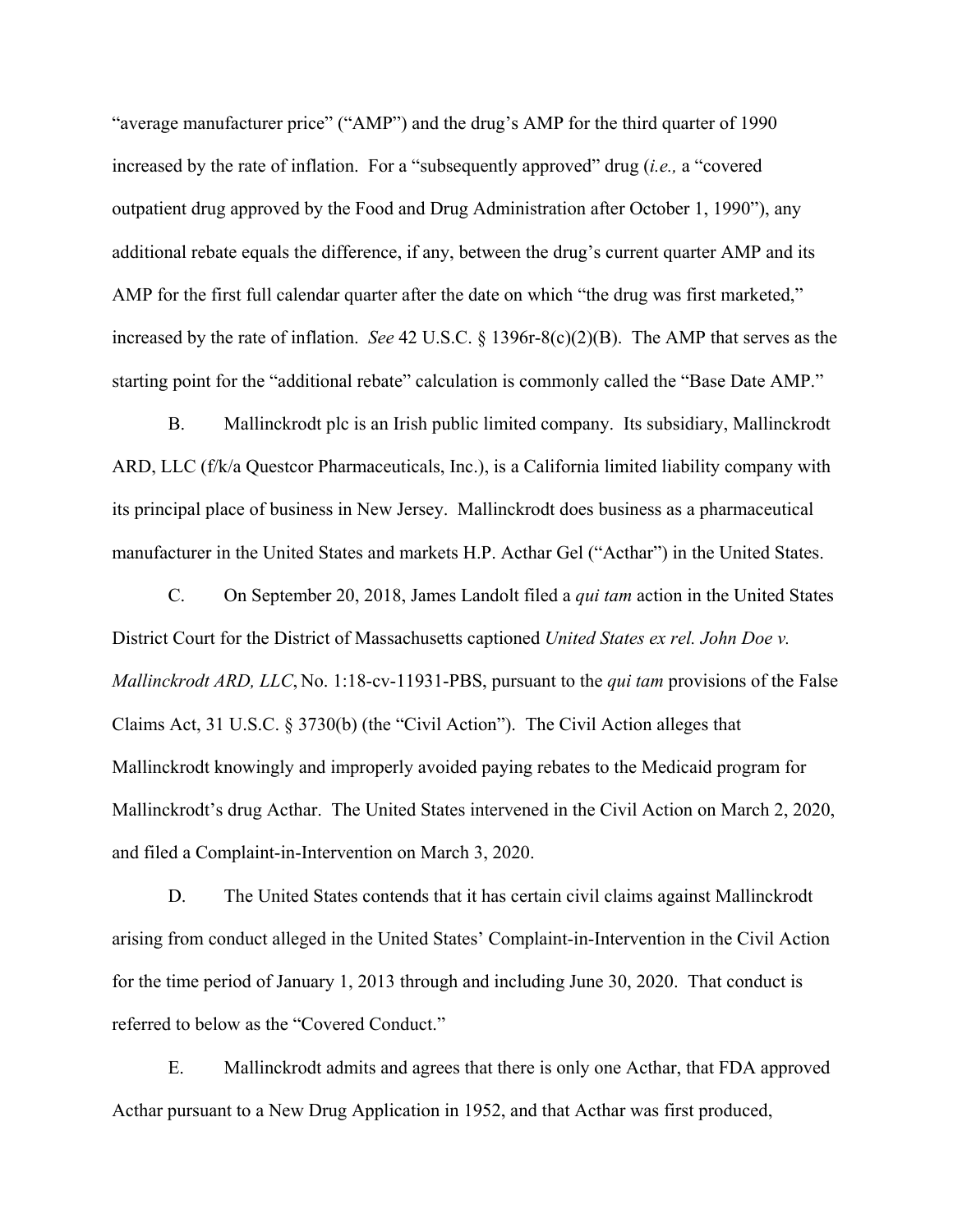distributed, and marketed prior to 1990. Mallinckrodt has reinstated in CMS's drug data reporting system (DDR) the Base Date AMP for Acthar as Acthar's AMP from the third quarter of 1990, and agrees that it will not change that Base Date AMP in the DDR.

F. Relator claims entitlement under 31 U.S.C. § 3730(d) and comparable provisions of any applicable state statutes to a share of the proceeds of this Agreement and to Relator's reasonable expenses, attorneys' fees and costs.

G. Mallinckrodt will enter into separate settlement agreements (hereinafter referred to as the "Medicaid State Settlement Agreements") with certain states, which for the purposes of this agreement include the Commonwealth of Puerto Rico and the District of Columbia, in settlement of the conduct released in those separate Medicaid State Settlement Agreements. States with which Mallinckrodt executes a Medicaid State Settlement Agreement in the form to which Mallinckrodt and the States have agreed through a State Negotiating Team, or in a form otherwise agreed to by Mallinckrodt and an individual State, shall be defined as "Medicaid Participating States."

H. The Parties have negotiated this Agreement in good faith and at arm's length and intend the Agreement to be consummated through (a) the voluntary cases under chapter 11 of the Bankruptcy Code (as defined below) (the "Chapter 11 Cases") filed in the United States Bankruptcy Court for the District of Delaware (the "Bankruptcy Court") Case No. 20-12522 (JTD), by Mallinckrodt ARD LLC and certain of its affiliates and subsidiaries on October 12, 2020, (b) the examinership proceeding to be commenced by Mallinckrodt plc under the laws of Ireland (the "Examinership Proceeding")), and (c) the proceedings commenced under Part IV of the Canadian Companies Arrangement Act to recognize in Canada the Chapter 11 Cases and to recognize in Canada certain orders of the Bankruptcy Court (the "Canadian Recognition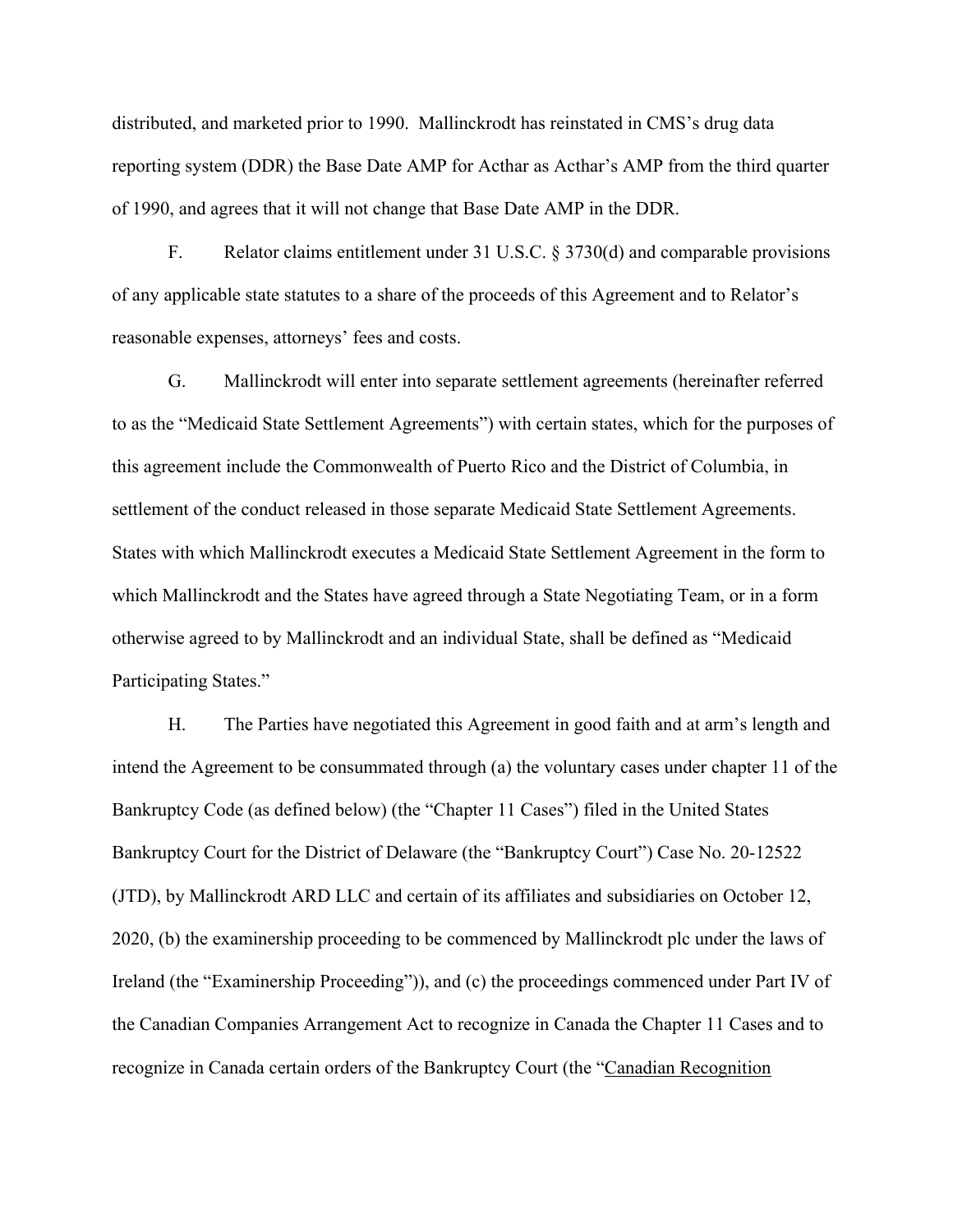"Bankruptcy Proceedings").<sup>2</sup> Proceeding" and, collectively with the Chapter 11 Cases and the Examinership Proceeding, the

In consideration of the mutual promises and obligations of this Agreement, and for other good and valuable consideration, the receipt and sufficiency of which are hereby acknowledged, the Parties agree and covenant as follows:

### TERMS AND CONDITIONS

 collectively, [\\$233,707,865.18](https://233,707,865.18), plus interest accruing at an annual rate of 0.6255%, running from September 21, 2020, in eight installments, pursuant to the installment payment schedule 1. Mallinckrodt shall pay to the United States and the Medicaid Participating States described in Exhibit B (the "Settlement Amount"). The interest described in the foregoing sentence shall accrue on the outstanding balance of the remaining installment payments and all then-accrued interest shall be payable in cash to the United States and the Medicaid Participating States contemporaneously with each installment payment as set forth on Exhibit B. Of the Settlement Amount, Mallinckrodt shall pay [\\$123,642,146.73](https://123,642,146.73) (plus accrued interest) to the United States ("Federal Settlement Amount") by electronic funds transfer pursuant to written instructions to be provided by the United States Attorney's Office for the District of Massachusetts, and \$[110,065,718.45](https://110,065,718.45) (plus accrued interest) ("State Settlement Amount") to the Medicaid Participating States pursuant to the terms of Medicaid State Settlement Agreements that Mallinckrodt has or will enter into with the Medicaid Participating States. The entire Settlement Amount shall be considered restitution. The entire balance of the Settlement Amount, or any portion thereof, may be prepaid without premium or penalty. If Mallinckrodt elects to prepay the Settlement Amount, or any portion thereof, interest shall accrue through the

 $\overline{a}$ 

 $2^2$  Capitalized terms not otherwise defined herein shall have the meaning ascribed to them in Exhibit A.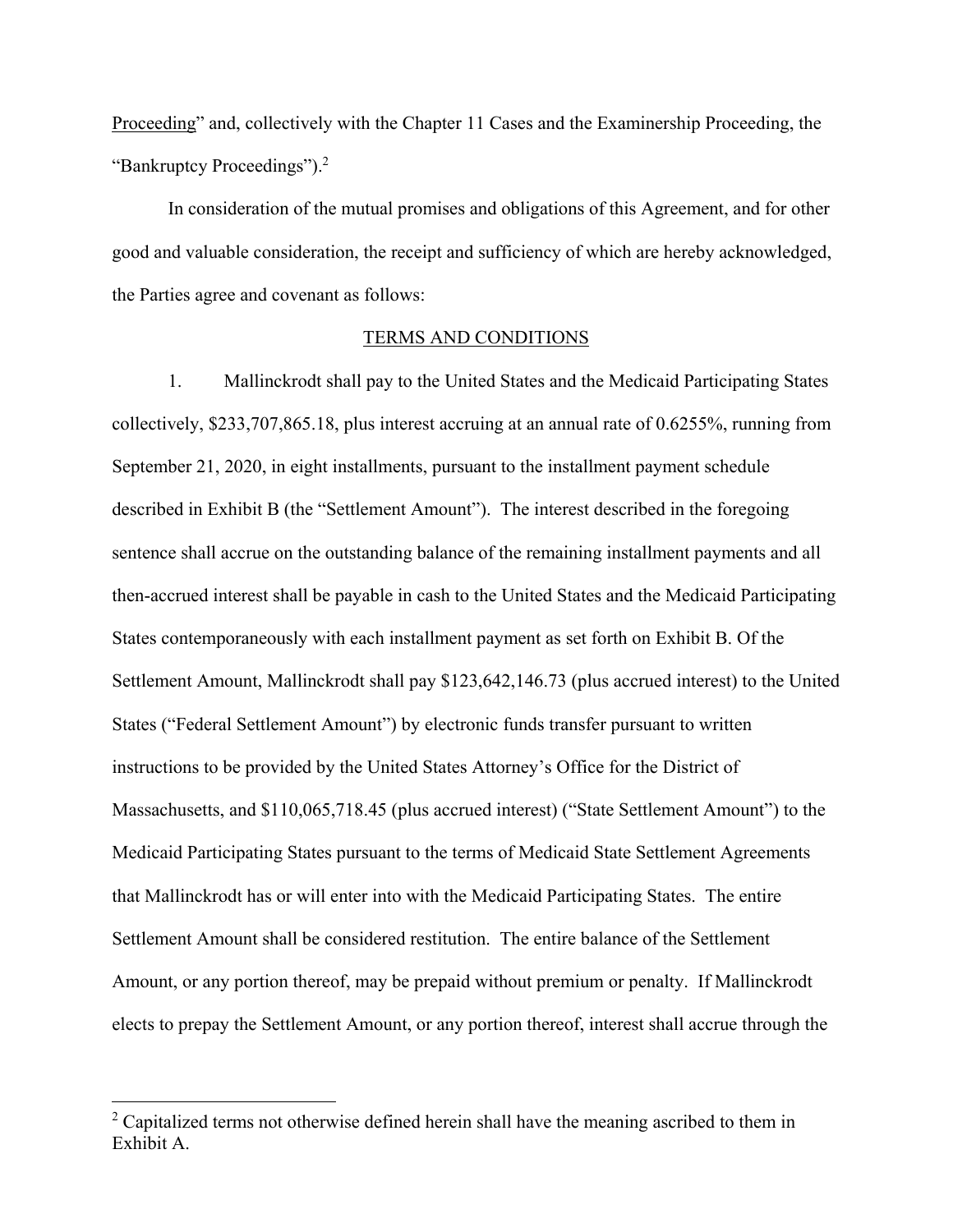date on which Mallinckrodt makes said prepayment. If Mallinckrodt is sold, merged, or transferred, or all or substantially all of the assets of Mallinckrodt (on a consolidated basis) are sold, merged, or transferred into another non-affiliated entity, Mallinckrodt shall promptly notify the United States, and all remaining payments owed pursuant to the Settlement Agreement shall be accelerated and become immediately due and payable upon consummation of such transaction.

2. Conditioned upon the United States receiving the Settlement Amount installment payments from Mallinckrodt, the United States agrees that it shall pay by electronic funds transfer to Relator twenty (20) % of each such payment received under the Agreement ("Relator's Share") as soon as feasible after receipt of the payment.

3. Mallinckrodt has agreed to pay Relator's reasonable expenses, attorneys' fees and costs, as contemplated by 31 U.S.C.  $\S 3730(d)$  and comparable provisions of any applicable state statutes and will do so subject to terms set forth in a separate agreement that Mallinckrodt and Relator will enter into contemporaneously with this agreement.

4. Subject to the exceptions in Paragraph 7 (concerning reserved claims) below, and subject to Paragraph 10 (concerning disclosure of assets), and subject to Paragraphs 19 and 20, below (concerning bankruptcy), and upon the United States' receipt of the Settlement Amount, the United States releases Mallinckrodt, together with its current or former parent corporations; subsidiaries; brother or sister corporations; divisions; current or former corporate owners; and the corporate successors and assigns of any of them (the "Mallinckrodt Releasees"), from any civil or administrative monetary claim the United States has for the Covered Conduct under the False Claims Act, 31 U.S.C. §§ 3729-33, the Civil Monetary Penalties Law, 42 U.S.C. § 1320a-7a, the Program Fraud Civil Remedies Act, 31 U.S.C. §§ 3801-12, any statutory provision for which the Civil Division of the Department of Justice has actual and present authority to assert and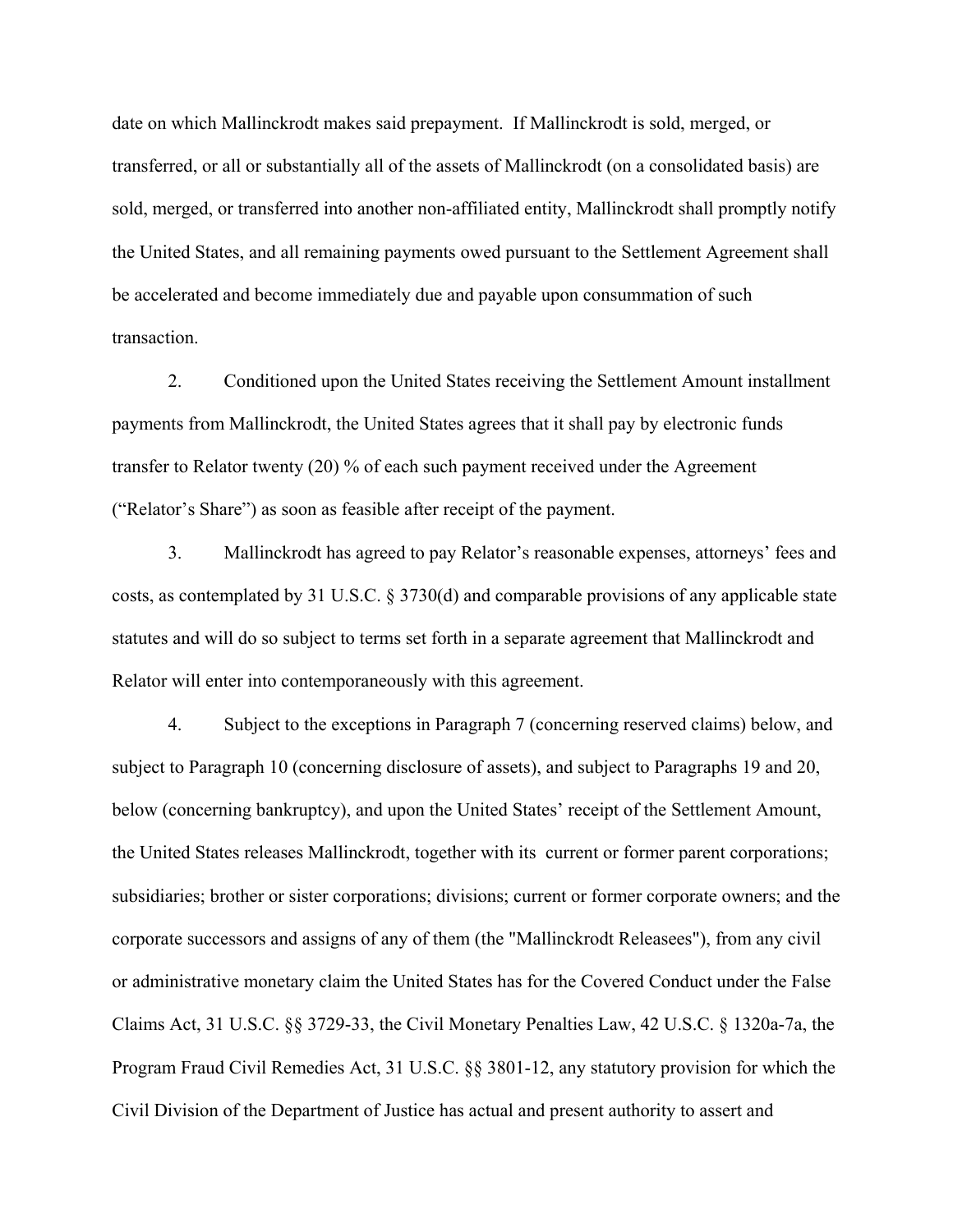compromise pursuant to 28 CFR Part 0; Subpart I, 0.45(d); or the common law theories of payment by mistake, unjust enrichment, and fraud.

5. Subject to the exceptions in Paragraph 7 (concerning reserved claims) below, and subject to Paragraph 10 (concerning disclosure of assets), and subject to Paragraphs 19 and 20, below (concerning bankruptcy), and upon the United States' receipt of the Settlement Amount, Relator, for himself and for his heirs, successors, attorneys, agents, and assigns, releases the Mallinckrodt Releasees from any civil monetary claim the Relator has on behalf of the United States for the Covered Conduct under the False Claims Act, 31 U.S.C. §§ 3729-33.

6. In consideration of the obligations of Mallinckrodt in this Agreement and the Corporate Integrity Agreement (CIA), entered into between OIG-HHS and Mallinckrodt plc and upon the United States' receipt of full payment of the Settlement Amount, plus interest due under Paragraph 1, the OIG-HHS shall release and refrain from instituting, directing, or maintaining any administrative action seeking exclusion from Medicare, Medicaid, and other Federal health care programs (as defined in 42 U.S.C. § 1320a-7b(f)) against Mallinckrodt under 42 U.S.C. § 1320a-7a (Civil Monetary Penalties Law) or 42 U.S.C. § 1320a-7(b)(7) (permissive exclusion for fraud, kickbacks, and other prohibited activities) for the Covered Conduct, except as reserved in this paragraph and in Paragraph 7 (concerning reserved claims), below. The OIG-HHS expressly reserves all rights to comply with any statutory obligations to exclude Mallinckrodt from Medicare, Medicaid, and other Federal health care programs under 42 U.S.C. § 1320a-7(a) (mandatory exclusion) based upon the Covered Conduct. Nothing in this paragraph precludes the OIG-HHS from taking action against entities or persons, or for conduct and practices, for which claims have been reserved in Paragraph 7, below.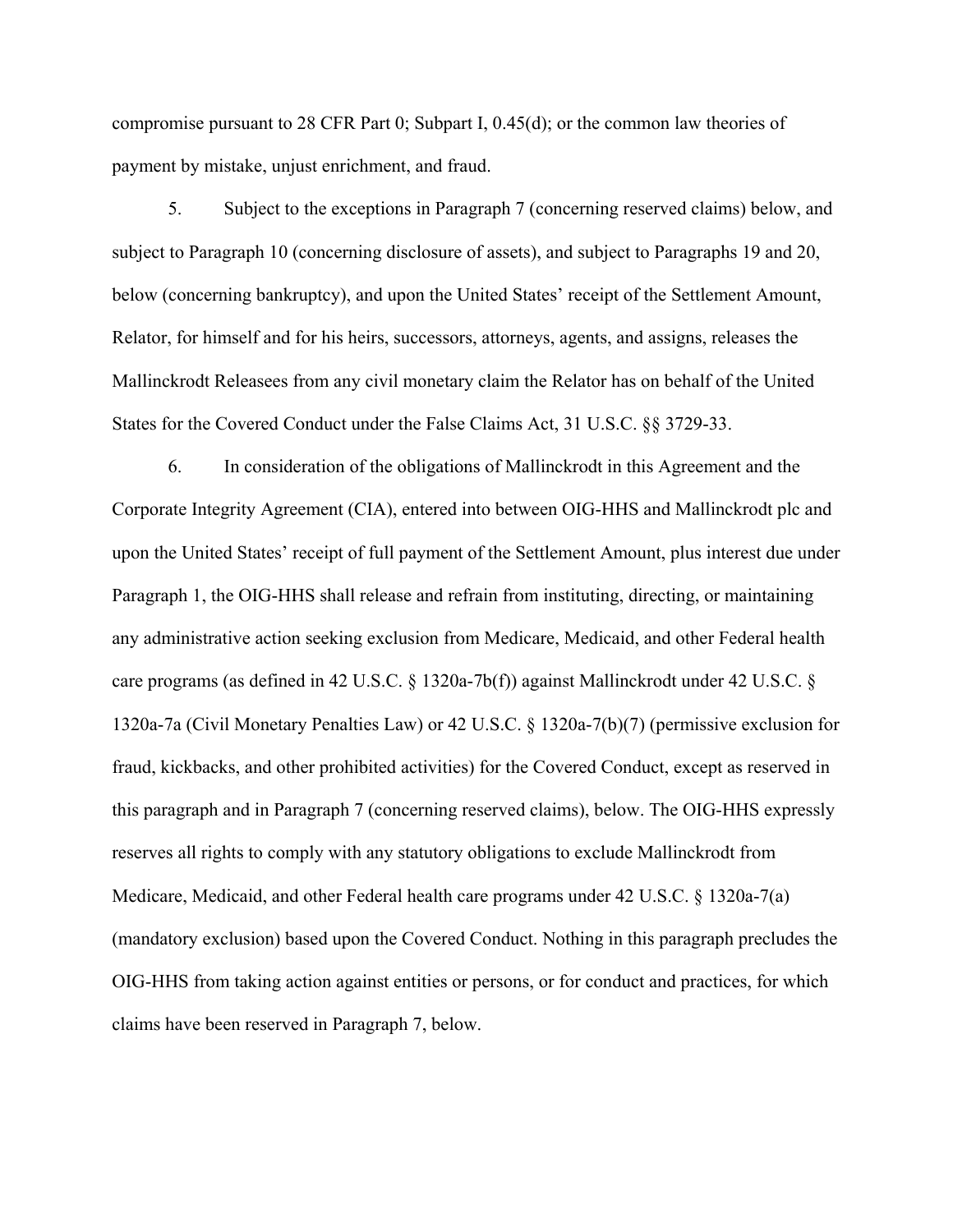7. Notwithstanding the releases given in paragraphs 4 and 6 of this Agreement, or any other term of this Agreement, the following claims of the United States are specifically reserved and are not released:

- a. Any liability arising under Title 26, U.S. Code (Internal Revenue Code);
- b. Any criminal liability;
- c. Except as explicitly stated in this Agreement, any administrative liability or enforcement right, including mandatory exclusion from Federal health care programs;
- d. Any liability to the United States (or its agencies) for any conduct other than the Covered Conduct;
- e. Any liability based upon obligations created by this Agreement; and
- f. Any liability of individuals.

8. Relator and his heirs, successors, attorneys, agents, and assigns shall not object to this Agreement but agree and confirm that this Agreement is fair, adequate, and reasonable under all the circumstances, pursuant to 31 U.S.C. § 3730(c)(2)(B). Conditioned upon Relator's receipt of the Relator's Share, Relator and his heirs, successors, attorneys, agents, and assigns fully and finally release, waive, and forever discharge the United States, its agencies, officers, agents, employees, and servants, from any claims arising from the filing of the Civil Action or under 31 U.S.C. § 3730, and from any claims to a share of the proceeds of this Agreement and/or the Civil Action.

9. Relator, for himself, and for his heirs, successors, attorneys, agents, and assigns, fully and finally releases the Mallinckrodt Releasees, and their officers, agents, and employees, from any claims (including attorneys' fees, costs, and expenses of every kind and however denominated, outside of those contemplated in a separate agreement that Mallinckrodt and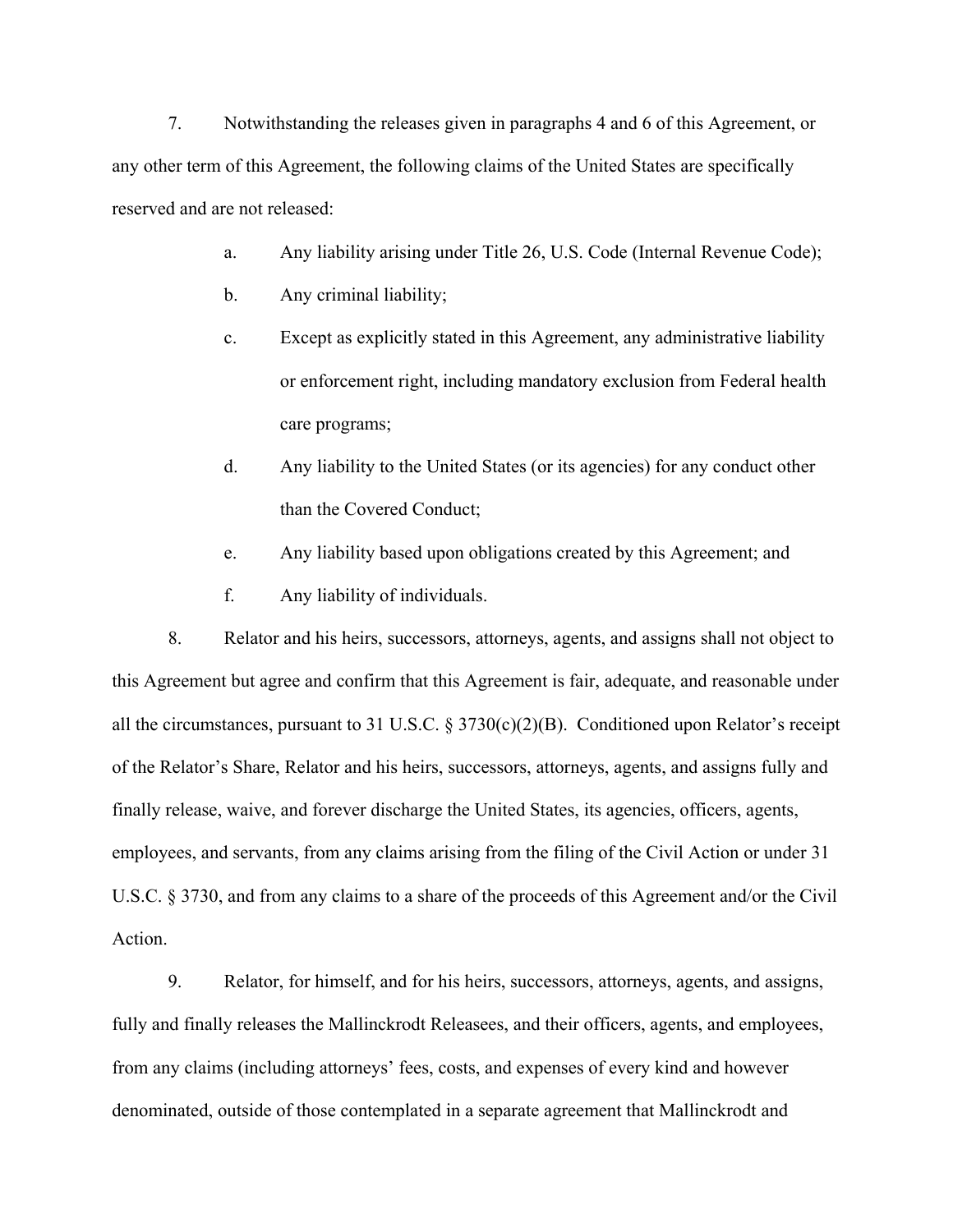Relator will enter into contemporaneously with this agreement) that Relator has asserted, could have asserted, or may assert in the future against Mallinckrodt related to the Civil Action or the Covered Conduct and Relator's investigation or prosecution thereof, or any liability to Relator arising from the filing of the Civil Action, or under 31 U.S.C. § 3730(d) for expenses or attorneys' fees and costs.

10. Mallinckrodt has provided sworn financial disclosures and supporting documents ("Financial Disclosures") to the United States, and the United States has relied on the accuracy and completeness of those Financial Disclosures in reaching this Agreement. Mallinckrodt warrants that the Financial Disclosures are complete, accurate, and current as of the date provided. If the United States learns of asset(s) in which Mallinckrodt had an interest of any kind as of the Effective Date of this Agreement (including, but not limited to, promises by insurers or other third parties to satisfy Mallinckrodt's obligations under this Agreement) that were not disclosed in the Financial Disclosures, or if the United States learns of any false statement or misrepresentation by Mallinckrodt on, or in connection with, the Financial Disclosures, and if such nondisclosure, false statement or misrepresentation changes the estimated net worth set forth in the Financial Disclosures by \$12.5 million or more, the United States may at its option: (a) rescind this Agreement and reinstate its suit or file suit based on the Covered Conduct in the United States District Court for the District of Massachusetts, or (b) collect the full Settlement Amount in accordance with the Agreement plus one hundred percent (100%) of the net value of Mallinckrodt's previously undisclosed assets. In the event that the United States recovers additional amounts under this Paragraph, those funds constitute payments under this Agreement for purposes of Paragraph 2, which entitles Relator to 20% of those proceeds. Mallinckrodt agrees not to contest any collection action undertaken by the United States pursuant to this provision, and agrees that it will immediately pay the United States (i) a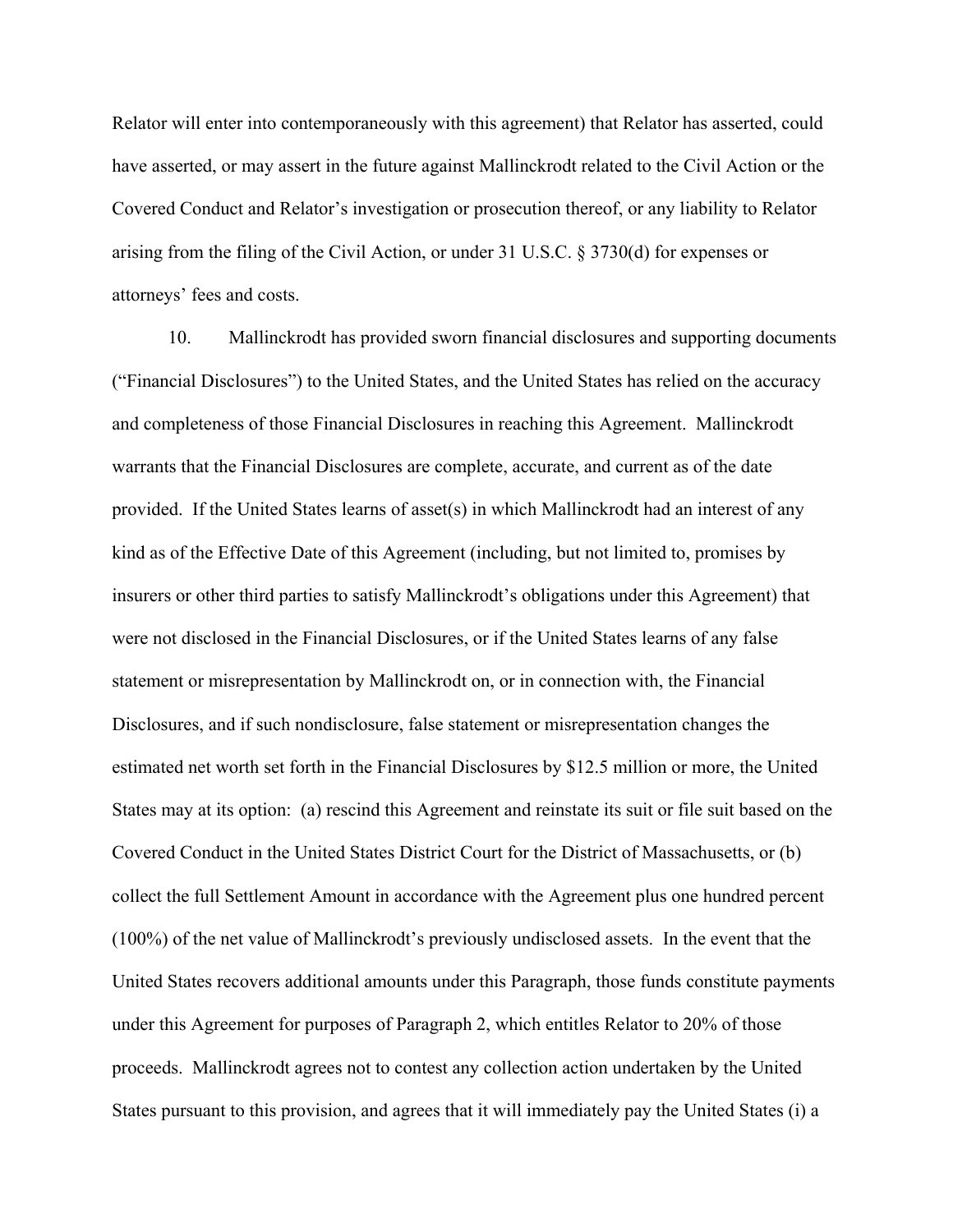ten-percent (10%) surcharge of the amount collected in the collection action, or (ii) the United States reasonable attorneys' fees and expenses incurred in such an action, in each case, to the extent allowed by 28 U.S.C. § 3011.

In the event that the United States, pursuant to this paragraph, rescinds this Agreement, Mallinckrodt waives and agrees not to plead, argue, or otherwise raise any defenses under the theories of statute of limitations, laches, estoppel, or similar theories, including theories related to the Bankruptcy Proceedings such as discharge, to any civil or administrative claims that (a) are filed by the United States within 120 calendar days of written notification to Mallinckrodt that this Agreement has been rescinded, and (b) relate to the Covered Conduct, except to the extent these defenses were available on September 20, 2018.

11. Mallinckrodt waives and shall not assert any defenses Mallinckrodt may have to any criminal prosecution or administrative action relating to the Covered Conduct that may be based in whole or in part on a contention that, under the Double Jeopardy Clause in the Fifth Amendment of the Constitution, or under the Excessive Fines Clause in the Eighth Amendment of the Constitution, this Agreement bars a remedy sought in such criminal prosecution or administrative action.

12. Mallinckrodt fully and finally releases the United States, its agencies, officers, agents, employees, and servants, from any claims (including for attorneys' fees, costs, and expenses of every kind and however denominated) that Mallinckrodt has asserted, could have asserted, or may assert in the future against the United States, its agencies, officers, agents, employees, and servants, related to the Covered Conduct or the United States' investigation or prosecution thereof.

13. Mallinckrodt fully and finally releases the Relator and his heirs, successors, attorneys, agents, and assigns from any claims (including attorneys' fees, costs, and expenses of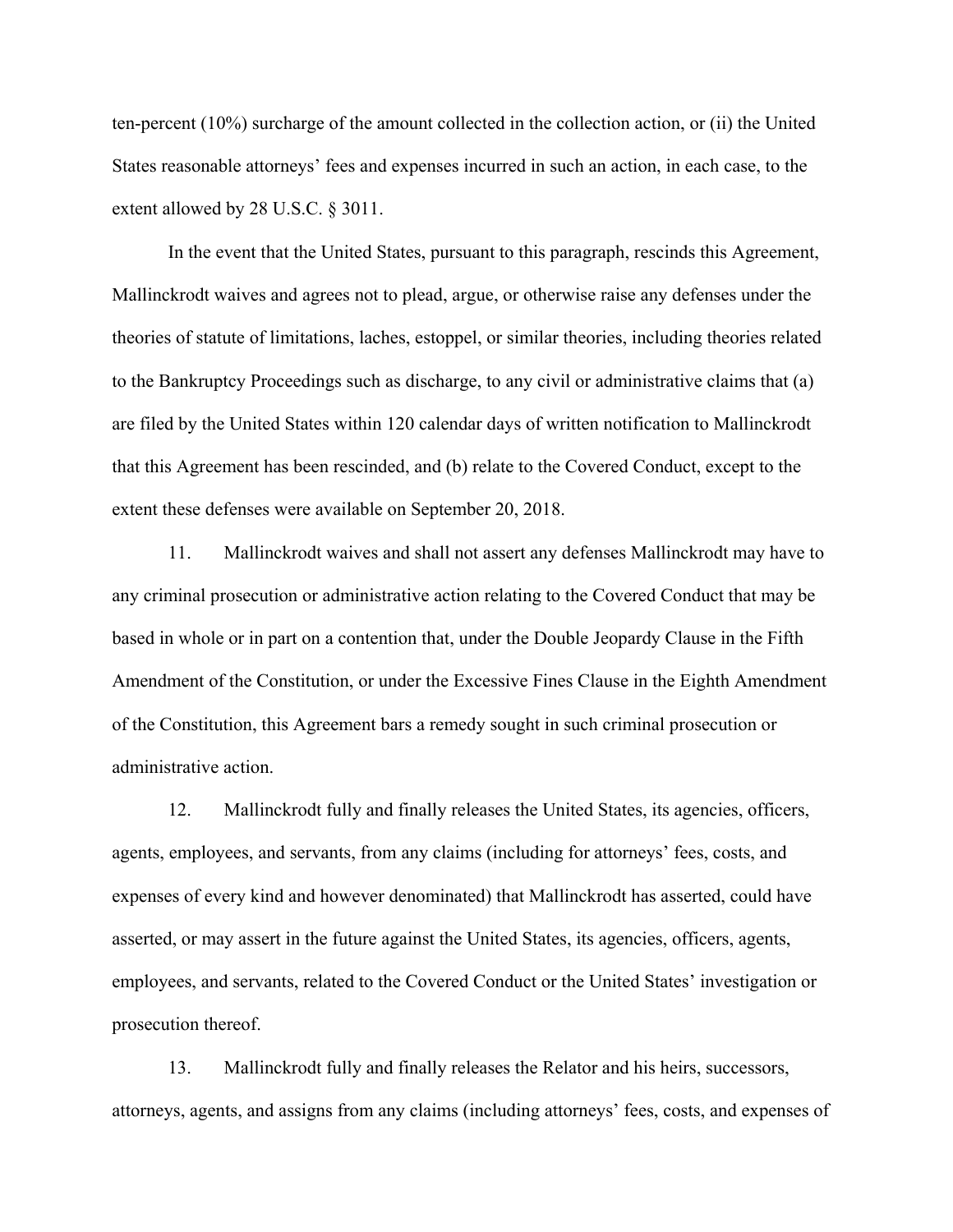every kind and however denominated) that Mallinckrodt has asserted, could have asserted, or may assert in the future against Relator related to the Civil Action or the Covered Conduct and Relator's investigation or prosecution thereof.

14. The Settlement Amount shall not be decreased as a result of the denial of claims for payment now being withheld from payment by any Medicare contractor (*e.g.*, Medicare Administrative Contractor, fiscal intermediary, carrier or any state payer) related to the Covered Conduct; and Mallinckrodt agrees not to resubmit to any Medicare contractor or any state payer any previously denied claims related to the Covered Conduct, agrees not to appeal any such denials of claims, and agrees to withdraw any such pending appeals.

15. Mallinckrodt agrees to the following:

a. Unallowable Costs Defined: All costs (as defined in the Federal Acquisition Regulation, 48 C.F.R. § 31.205-47; and in Titles XVIII and XIX of the Social Security Act, 42 U.S.C. §§ 1395-1395lll-1 and 1396-1396w-5; and the regulations and official program directives promulgated thereunder) incurred by or on behalf of Mallinckrodt, its present or former officers, directors, employees, shareholders, and agents in connection with:

- (1) the matters covered by this Agreement;
- (2) the United States' audits and investigations of the matters covered by this Agreement;
- (3) Mallinckrodt's investigation, defense, and corrective actions undertaken in response to the United States' audits and investigations in connection with the matters covered by this Agreement (including attorneys' fees);
- (4) the negotiation and performance of this Agreement;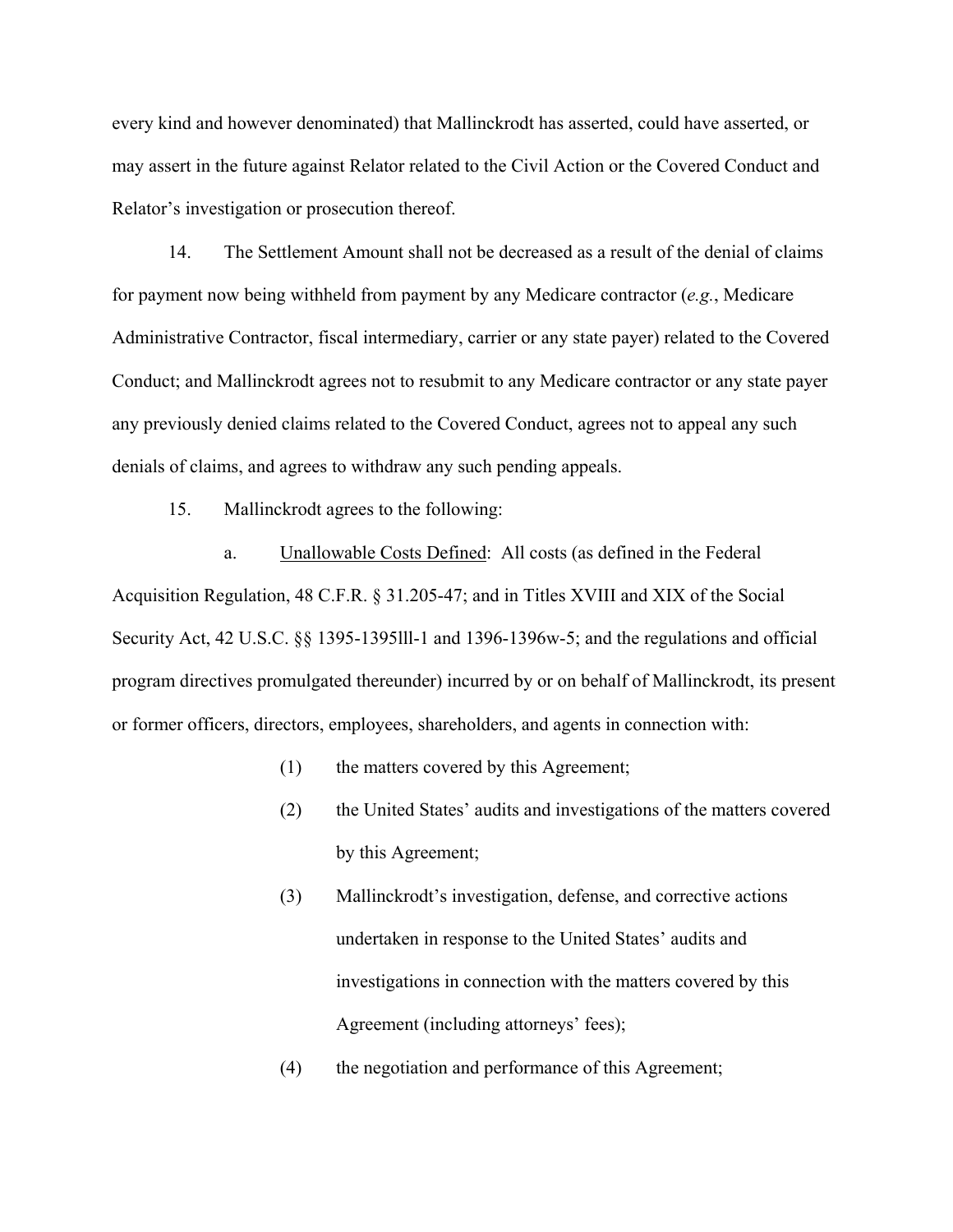- (5) the payment Mallinckrodt makes to the United States pursuant to this Agreement and any payments that Mallinckrodt may make to Relator, including for costs and attorneys' fees; and
- (6) the negotiation of, and obligations undertaken pursuant to the CIA to: (i) retain an independent review organization to perform annual reviews as described in Section III of the CIA; and (ii) prepare and submit reports to OIG-HHS,

are unallowable costs for government contracting purposes and under the Medicare Program, Medicaid Program, TRICARE Program, and Federal Employees Health Benefits Program (FEHBP) (hereinafter referred to as Unallowable Costs). However, nothing in paragraph 15.a.6 that may apply to the obligations undertaken pursuant to the CIA affects the status of costs that are not allowable based on any other authority applicable to Mallinckrodt.

b. Future Treatment of Unallowable Costs: Unallowable Costs shall be separately determined and accounted for by Mallinckrodt, and Mallinckrodt shall not charge such Unallowable Costs directly or indirectly to any contracts with the United States or any State Medicaid program, or seek payment for such Unallowable Costs through any cost report, cost statement, information statement, or payment request submitted by Mallinckrodt or any of its subsidiaries or affiliates to the Medicare, Medicaid, TRICARE, or FEHBP Programs.

c. Treatment of Unallowable Costs Previously Submitted for Payment: Mallinckrodt further agrees that within 120 days of the Effective Date of this Agreement it shall identify to applicable Medicare and TRICARE fiscal intermediaries, carriers, and/or contractors, and Medicaid and FEHBP fiscal agents, any Unallowable Costs (as defined in this Paragraph) included in payments previously sought from the United States, or any State Medicaid program, including, but not limited to, payments sought in any cost reports, cost statements, information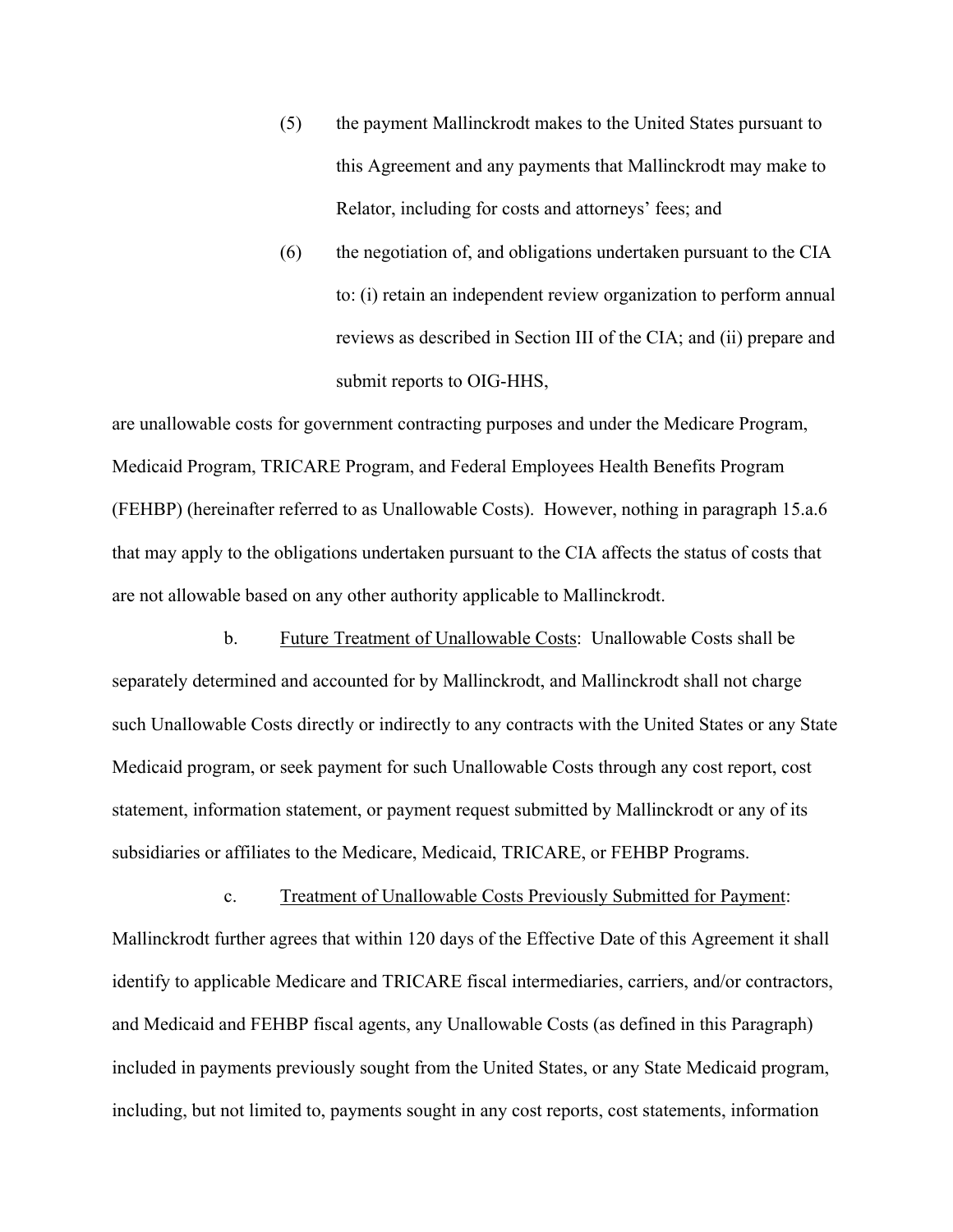reports, or payment requests already submitted by Mallinckrodt or any of its subsidiaries or affiliates, and shall request, and agree, that such cost reports, cost statements, information reports, or payment requests, even if already settled, be adjusted to account for the effect of the inclusion of the Unallowable Costs. Mallinckrodt agrees that the United States, at a minimum, shall be entitled to recoup from Mallinckrodt any overpayment plus applicable interest and penalties as a result of the inclusion of such Unallowable Costs on previously-submitted cost reports, information reports, cost statements, or requests for payment.

Any payments due after the adjustments have been made shall be paid to the United States pursuant to the direction of the Department of Justice and/or the affected agencies. The United States reserves its rights to disagree with any calculations submitted by Mallinckrodt or any of its subsidiaries or affiliates on the effect of inclusion of Unallowable Costs (as defined in this Paragraph) on Mallinckrodt or any of its subsidiaries or affiliates' cost reports, cost statements, or information reports.

d. Nothing in this Agreement shall constitute a waiver of the rights of the United States to audit, examine, or re-examine Mallinckrodt's books and records to determine that no Unallowable Costs have been claimed in accordance with the provisions of this Paragraph.

16. Mallinckrodt agrees to cooperate fully and truthfully with the United States' investigation of individuals and entities not released in this Agreement. Upon reasonable notice, Mallinckrodt shall encourage, and agrees not to impair, the cooperation of its directors, officers, and employees, and shall use its best efforts to make available, and encourage, the cooperation of former directors, officers, and employees for interviews and testimony, consistent with the rights and privileges of such individuals. Mallinckrodt further agrees to furnish to the United States, upon request, complete and unredacted copies of all non-privileged documents, reports,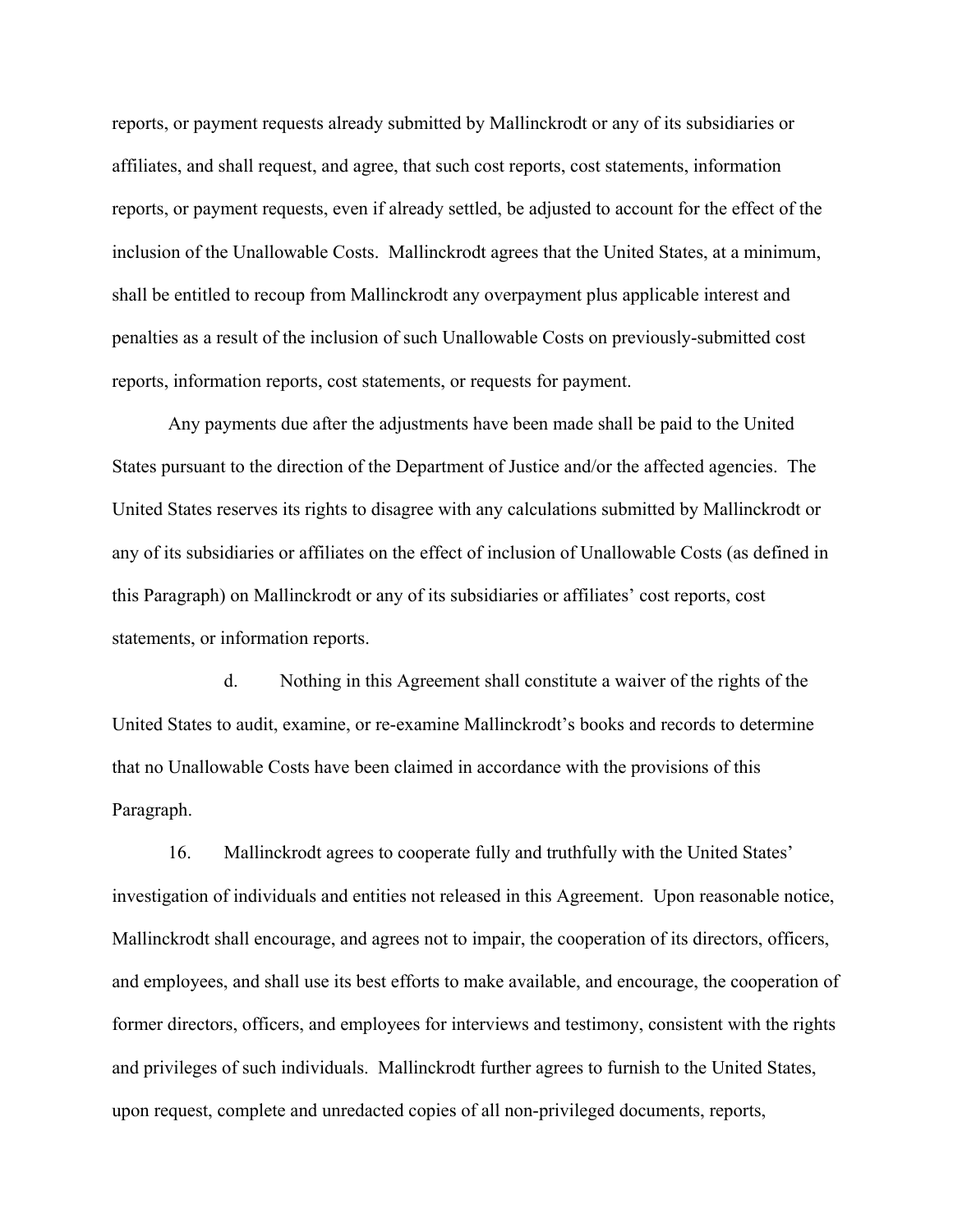memoranda of interviews, and records in its possession, custody, or control concerning any investigation of the Covered Conduct that it has undertaken, or that has been performed by another on its behalf.

17. This Agreement is intended to be for the benefit of the Parties only. The Parties do not release any claims against any other person or entity, except to the extent provided for in Paragraph 18 (waiver for beneficiaries paragraph), below.

18. Mallinckrodt agrees that it waives and shall not seek payment for any of the health care billings covered by this Agreement from any health care beneficiaries or their parents, sponsors, legally responsible individuals, or third party payors based upon the claims defined as Covered Conduct.

19. The Settlement Amount represents the amount the United States is willing to accept in compromise of its civil claims arising from the Covered Conduct due solely to Mallinckrodt's financial condition as reflected in the Financial Statements referenced in Paragraph 10.

a. In the event that Mallinckrodt fails to pay any portion of the Settlement Amount as provided in the payment schedule set forth in Paragraph 1 above, Mallinckrodt shall be in default of Mallinckrodt's payment obligations ("Payment Default"). The United States will provide a written Notice of Payment Default, and Mallinckrodt shall have an opportunity to cure such Payment Default within seven (7) business days from the date of receipt of the Notice of Payment Default by making the payment due under the payment schedule and paying any additional interest accruing under the Agreement up to the date of payment. Notice of Payment Default will be delivered to Mallinckrodt, or to such other representative as Mallinckrodt shall designate in advance in writing. If Mallinckrodt fails to cure the Payment Default within seven (7) business days of receiving the Notice of Payment Default and in the absence of an agreement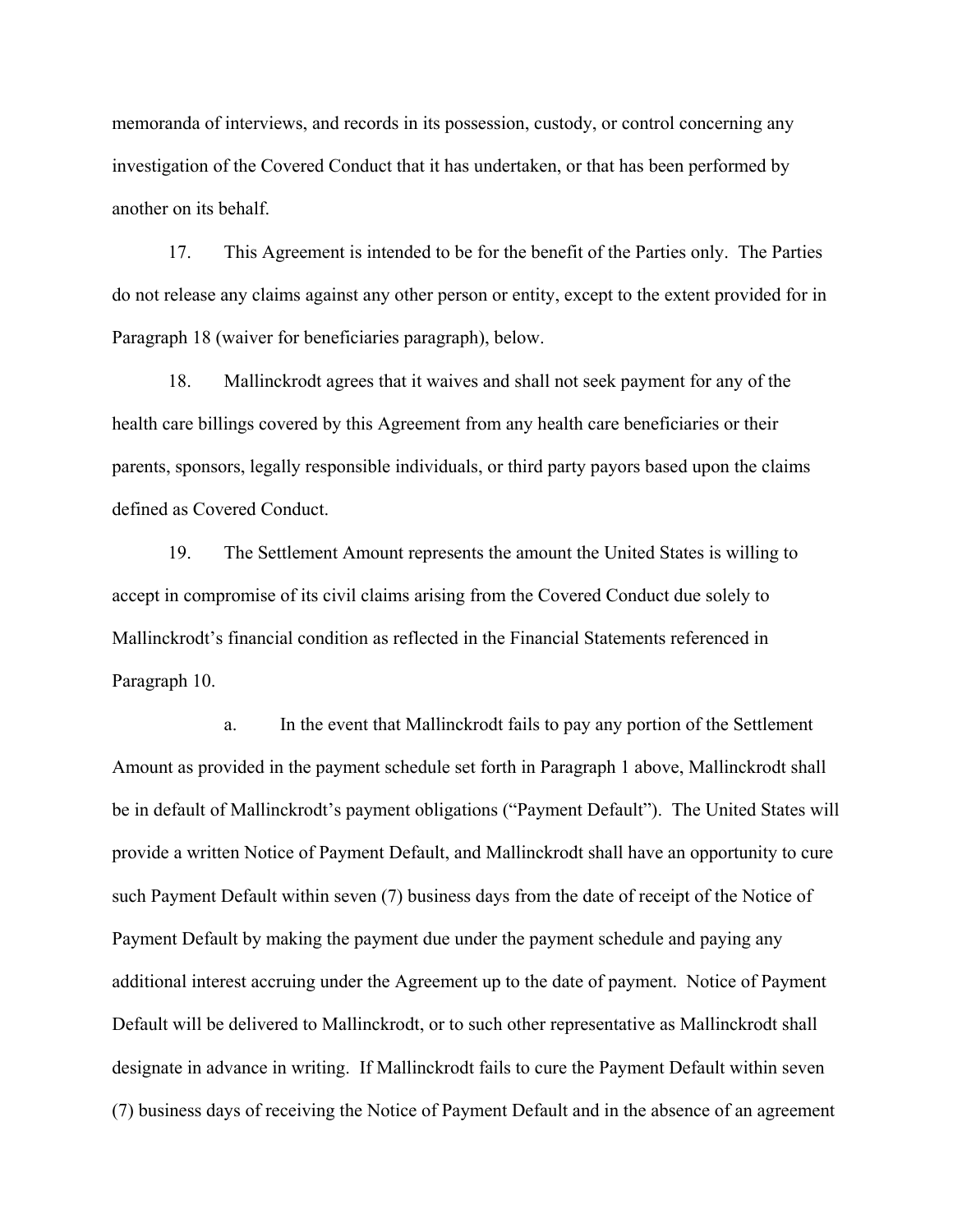with the United States to a modified payment schedule ("Uncured Payment Default"), the remaining unpaid balance of the Settlement Amount shall become immediately due and payable, and interest on the remaining unpaid balance shall thereafter accrue at the rate of 12% per annum, compounded daily from the date of Payment Default, on the remaining unpaid total (principal and interest balance).

b. In the event of an Uncured Payment Default, Mallinckrodt agrees that the United States, at its sole discretion, may (i) retain any payments previously made, rescind this Agreement and pursue the Civil Action, reinstate the Complaint-in-Intervention or bring any civil and/or administrative claim, action, or proceeding against Mallinckrodt in the United States District Court for the District of Massachusetts for the claims that would otherwise be covered by the releases provided in Paragraphs 4 and 6 above, with any recovery reduced by the amount of any payments previously made by Mallinckrodt to the United States under this Agreement; (ii) take any action to enforce this Agreement in a new action or by reinstating the Civil Action; (iii) offset the remaining unpaid balance from any amounts due and owing to Mallinckrodt and/or affiliated companies by any department, agency, or agent of the United States at the time of Payment Default or subsequently; and/or (iv) exercise any other right granted by law, or under the terms of this Agreement, or recognizable at common law or in equity. The United States shall be entitled to any other rights granted by law or in equity by reason of Payment Default, including referral of this matter for private collection. In the event the United States pursues a collection action, Mallinckrodt agrees immediately to pay the United States (i) a ten-percent (10%) surcharge of the amount collected in the collection action, or (ii) the United States reasonable attorneys' fees and expenses incurred in such an action, in each case, to the extent allowed by 28 U.S.C. § 3011. In the event that the United States opts to rescind this Agreement pursuant to this Paragraph, Mallinckrodt waives and agrees not to plead, argue, or otherwise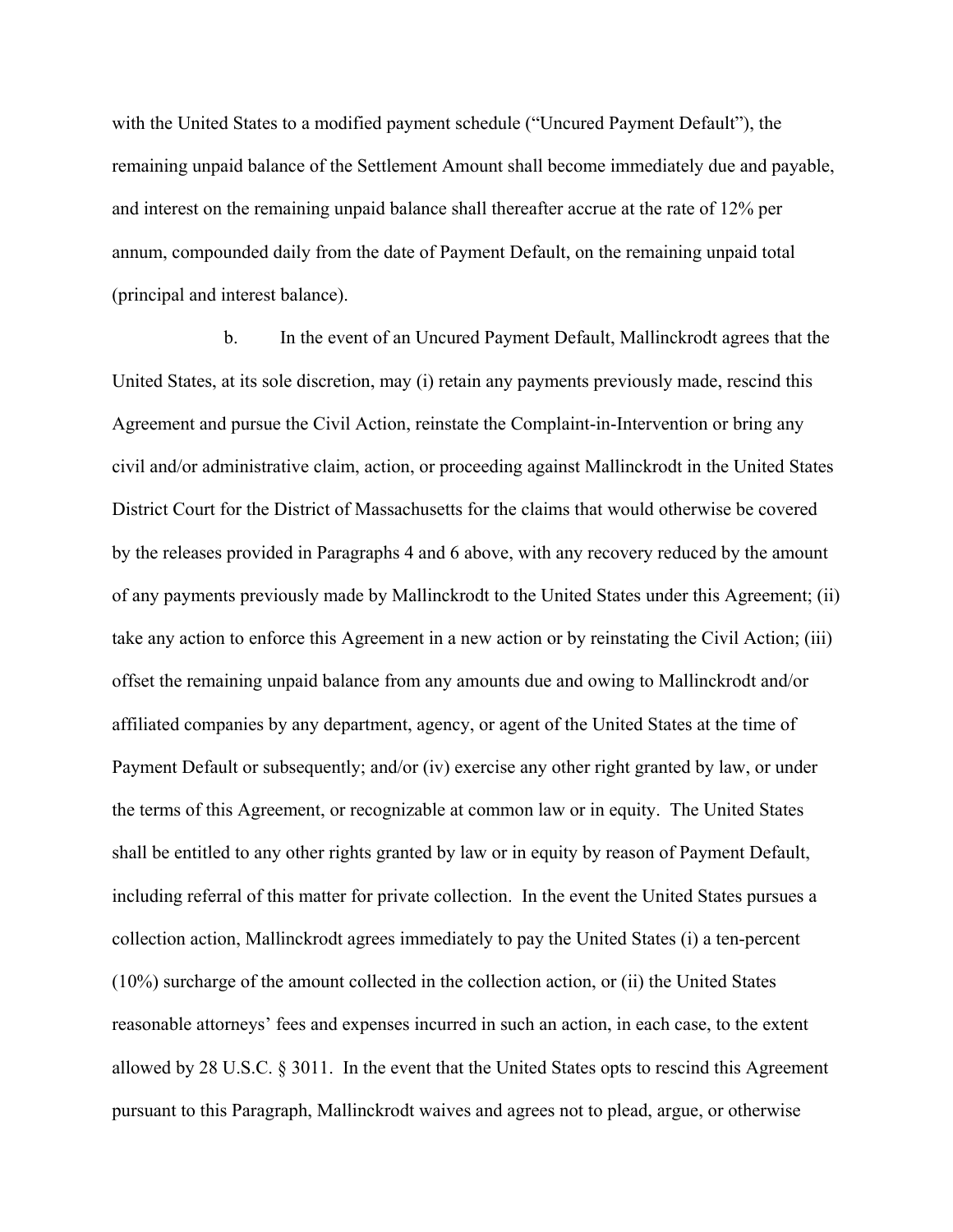raise any defenses of statute of limitations, laches, estoppel or similar theories, including theories related to the Bankruptcy Proceedings such as discharge, to any civil or administrative claims that are (i) filed by the United States against Mallinckrodt within 120 days of written notification that this Agreement has been rescinded, and (ii) relate to the Covered Conduct, except to the extent these defenses were available on September 20, 2018. Mallinckrodt agrees not to contest any offset, recoupment, and /or collection action undertaken by the United States pursuant to this Paragraph, either administratively or in any state or federal court, except on the grounds of actual payment to the United States.

c. In the event of an Uncured Payment Default and rescission of this Agreement by the United States, Relator shall be entitled to recover his award and to expenses, attorneys' fees and costs under 31 U.S.C. § 3730(d) on any False Claims Act claims brought by or on behalf of the United States based on the Covered Conduct. Relator's entitlement to his share of proceeds under 31 U.S.C. § 3730(d) would be reduced by the amount of any payments previously paid to Relator under Paragraph 2 of this Agreement. Relator's entitlement to expenses, attorneys' fees and costs under 31 U.S.C. § 3730(d) would be reduced by the amount any payments that Mallinckrodt previously paid to Relator as acknowledged in the separate agreement that Mallinckrodt and Relator entered into on will enter into contemporaneously with this agreement, referenced in paragraph 3 of this Agreement.

d. In the event of an Uncured Payment Default, OIG-HHS may exclude Mallinckrodt from participating in all Federal health care programs until Mallinckrodt pays the Settlement Amount, with interest, and reasonable costs as set forth above ("Exclusion for Default"). OIG-HHS will provide written notice of any such exclusion to Mallinckrodt. Mallinckrodt waives any further notice of the exclusion under 42 U.S.C. § 1320a-7(b)(7), and agrees not to contest such exclusion either administratively or in any state or federal court.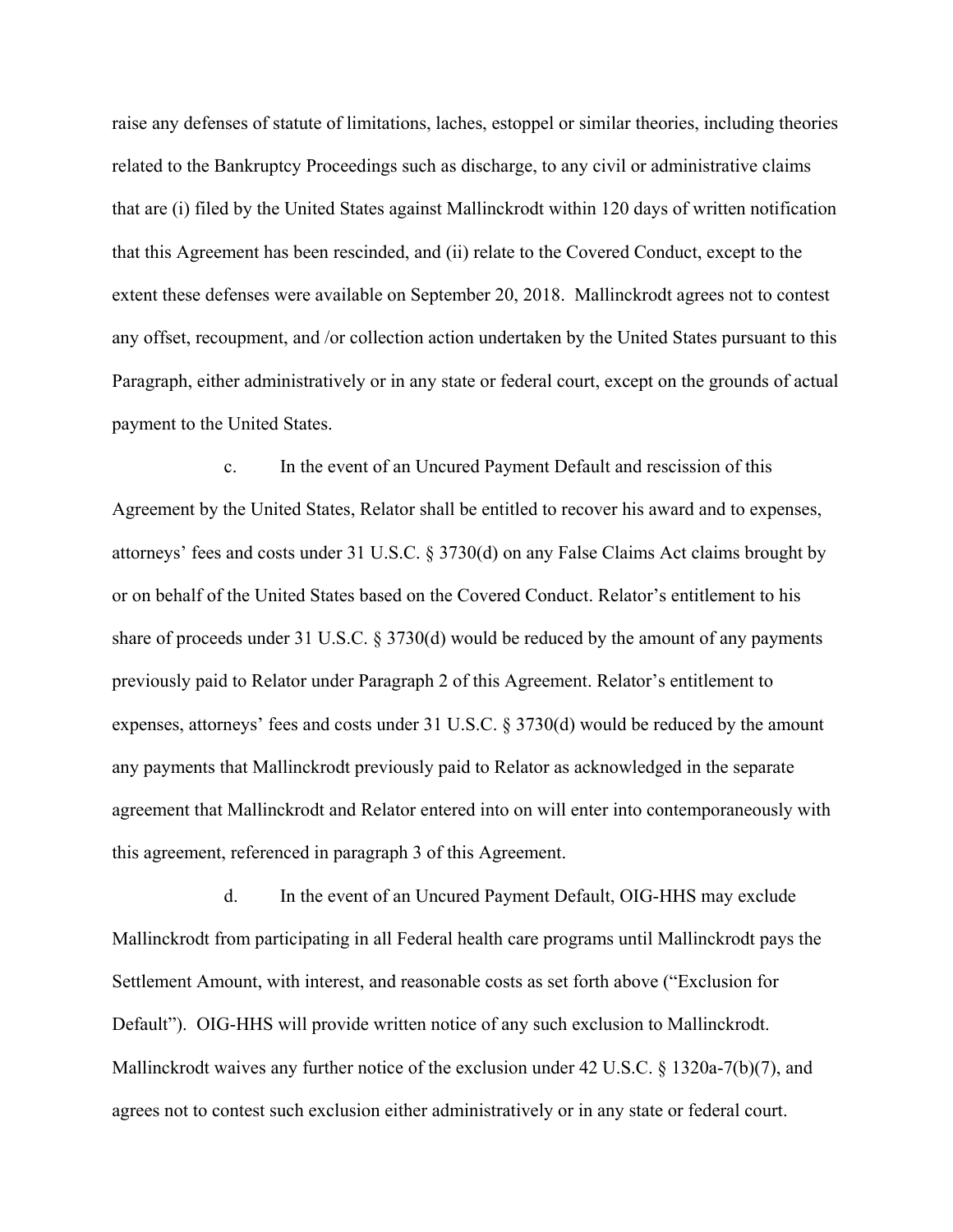Reinstatement to program participation is not automatic. If at the end of the period of exclusion, Mallinckrodt wishes to apply for reinstatement, it must submit a written request for reinstatement to OIG-HHS in accordance with the provisions of 42 C.F.R. §§ 1001.3001-.3005. Mallinckrodt will not be reinstated unless and until OIG-HHS approves such request for reinstatement. The option for Exclusion for Payment Default is in addition to, and not in lieu of, the options identified in this Agreement or otherwise available.

20. In exchange for valuable consideration provided in this Agreement, Mallinckrodt agrees to the following:

a. The Definitive Documents related to the Bankruptcy Proceedings shall be consistent in all material respects with this Agreement and shall not in any manner, by their terms, contain any provisions that amend, modify, supplement, supersede or conflict with, any of the provisions of this Agreement in any manner that is materially adverse to, or materially prejudicial to the United States or the Relator, in each case, with respect to their rights under this Settlement Agreement. The Definitive Documents shall be in form and substance reasonably acceptable to the United States. In addition, Mallinckrodt shall take such actions as may be reasonably necessary or appropriate in the Bankruptcy Proceedings (including, without limitation, assuming its obligations under this Agreement pursuant to the Approved Plan, the Canadian Recognition Proceeding, and the Scheme of Arrangement) to ensure Mallinckrodt will be able to comply with its obligations under this Agreement.

b. Where the provisions of this Agreement refer or apply to the Chapter 11 Cases, the Bankruptcy Court, and/or the Plan (including the Definitive Documents and any other documentation relating or relevant thereto) or events, circumstances, or procedures in the United States (the "US Process") but do not equally reference or apply to the Examinership Proceeding, the Irish court, the Canadian Recognition Proceeding, the Canadian court, and/or the Scheme of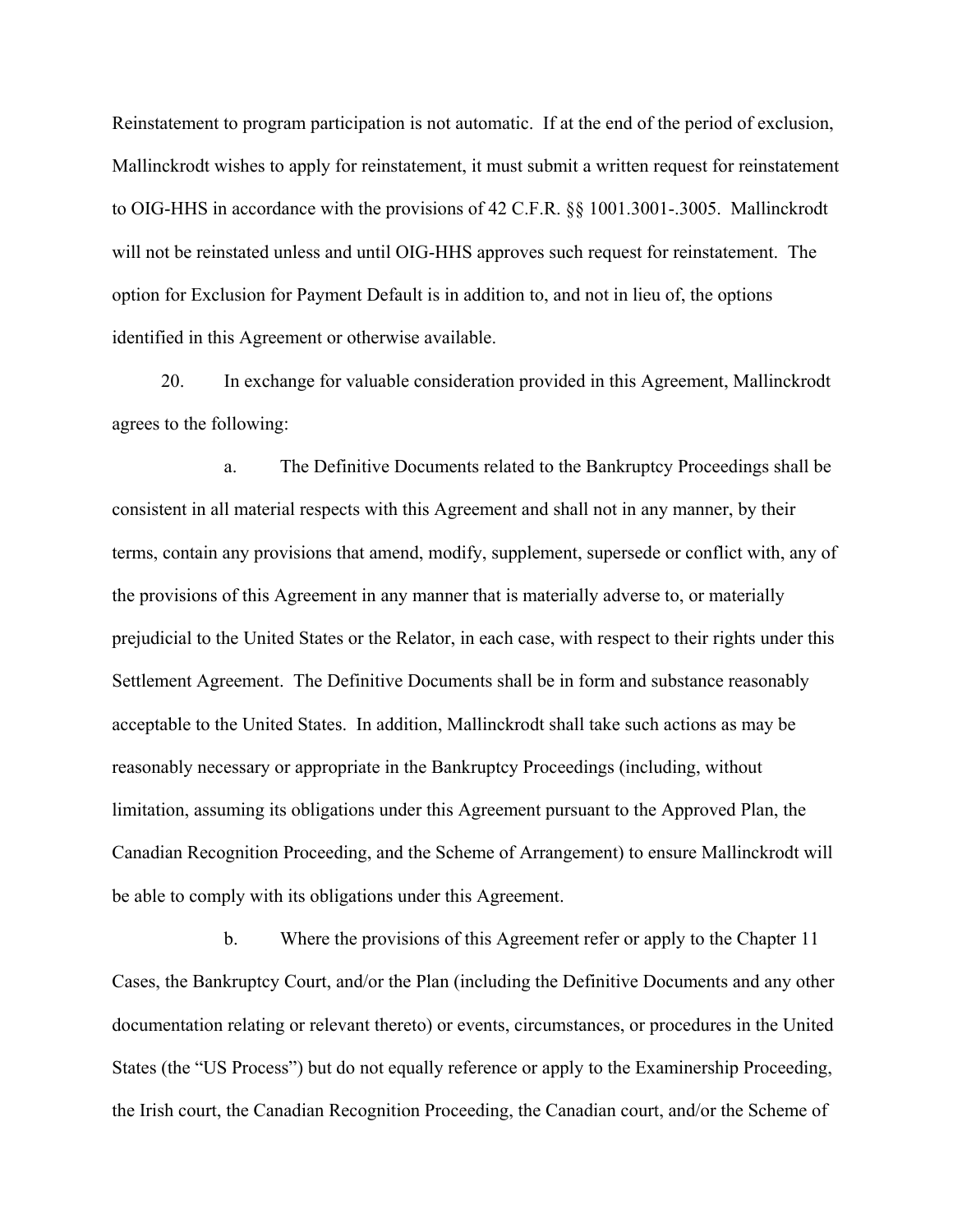Agreement. Mallinckrodt shall (i) provide the United States with a copy of the Approved Plan or Arrangement (including the Definitive Documents or any other documentation relating or relevant thereto) or equivalent events, circumstances, or procedures in Ireland or Canada (the "Foreign Processes"), those provisions relating to the US Process shall be deemed to apply or refer equally to the Foreign Processes (and, if necessary, this Agreement will be deemed to include provisions relating to the Foreign Processes which correspond to provisions relating to the US Process) to ensure that the rights and obligations of the United States and the Relator under this Agreement apply equally to the Foreign Processes in the same way as the US Process, to the fullest extent necessary in order to implement the terms, spirit, and intent of this any other plan or reorganization or liquidation for which it intends seek approval from the Bankruptcy Court no later than ten days prior to filing such plan with the Bankruptcy Court, and (ii) obtain approval of the Approved Plan from the United States. The United States shall not withhold approval without a reasonable, good faith basis and will inform Mallinckrodt of the reasons for withholding approval, if any. Mallinckrodt shall have seven (7) days to revise the plan and seek approval of the revised plan from the United States.

c. If the Chapter 11 Cases or the Irish Examinership of Mallinckrodt of Mallinckrodt are converted or dismissed, the United States and the Medicaid Participating States shall have the right to rescind this agreement with the same protections, contemplated in paragraph 19.b., as though Mallinckrodt has committed a Payment Default.

d. The United States may, in its sole discretion, declare that the occurrence of any of the following events is a default of Mallinckrodt's obligations under this Agreement (each "an Event of Default"):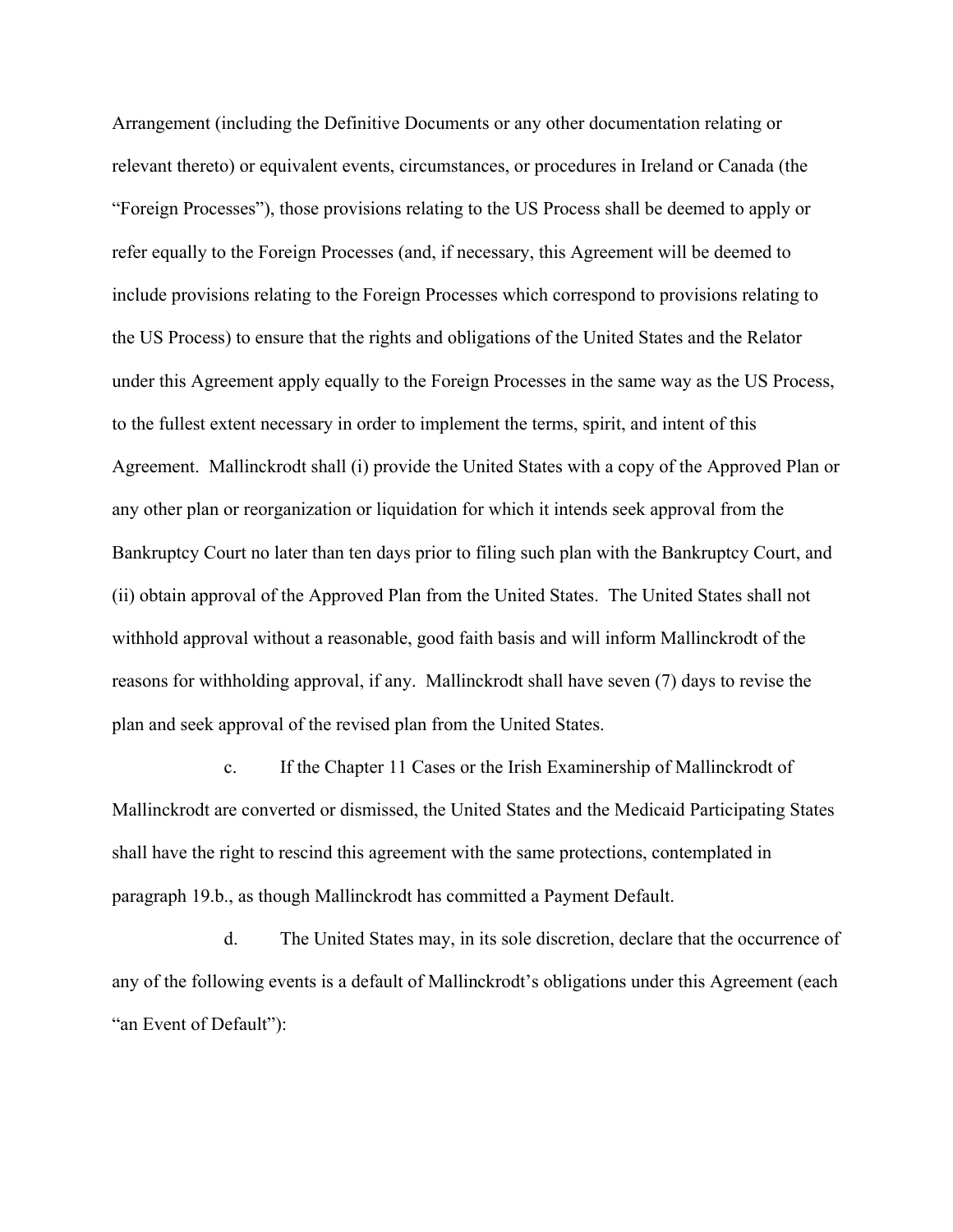- i. the Plan Effective Date does not occur on or before June 30, 2022, or such later date to which the United States may consent (such consent not to be unreasonably withheld);
- ii. the Bankruptcy Court (or other court of competent jurisdiction) enters an order, (A) directing the appointment of an examiner with expanded powers or a trustee in any of the Chapter 11 Cases, or (B) converting any of the Chapter 11 Cases to cases under chapter 7 of the Bankruptcy Code;
- iii. the Bankruptcy Court (or other court of competent jurisdiction, including the Irish Court) enters an order, the effect of which would render the Approved Plan incapable of consummation on the terms set forth in this Agreement.
- iv. the Bankruptcy Court (or other court of competent jurisdiction, including the Irish court) grants relief that is inconsistent with this Agreement;
- v. issuance by the Bankruptcy Court or any other court of competent jurisdiction, including the Irish court, of any ruling, judgment or order enjoining the consummation of this Agreement or the Approved Plan, or denying approval of this Agreement;
- vi. (a) the filing of a pleading by Mallinckrodt seeking to withdraw, amend or modify the Approved Plan, any of the Definitive Documents, or any motion to assume or approve this Agreement, which withdrawal, amendment, modification or filing is not consistent with this Agreement in any material respect, or (b) if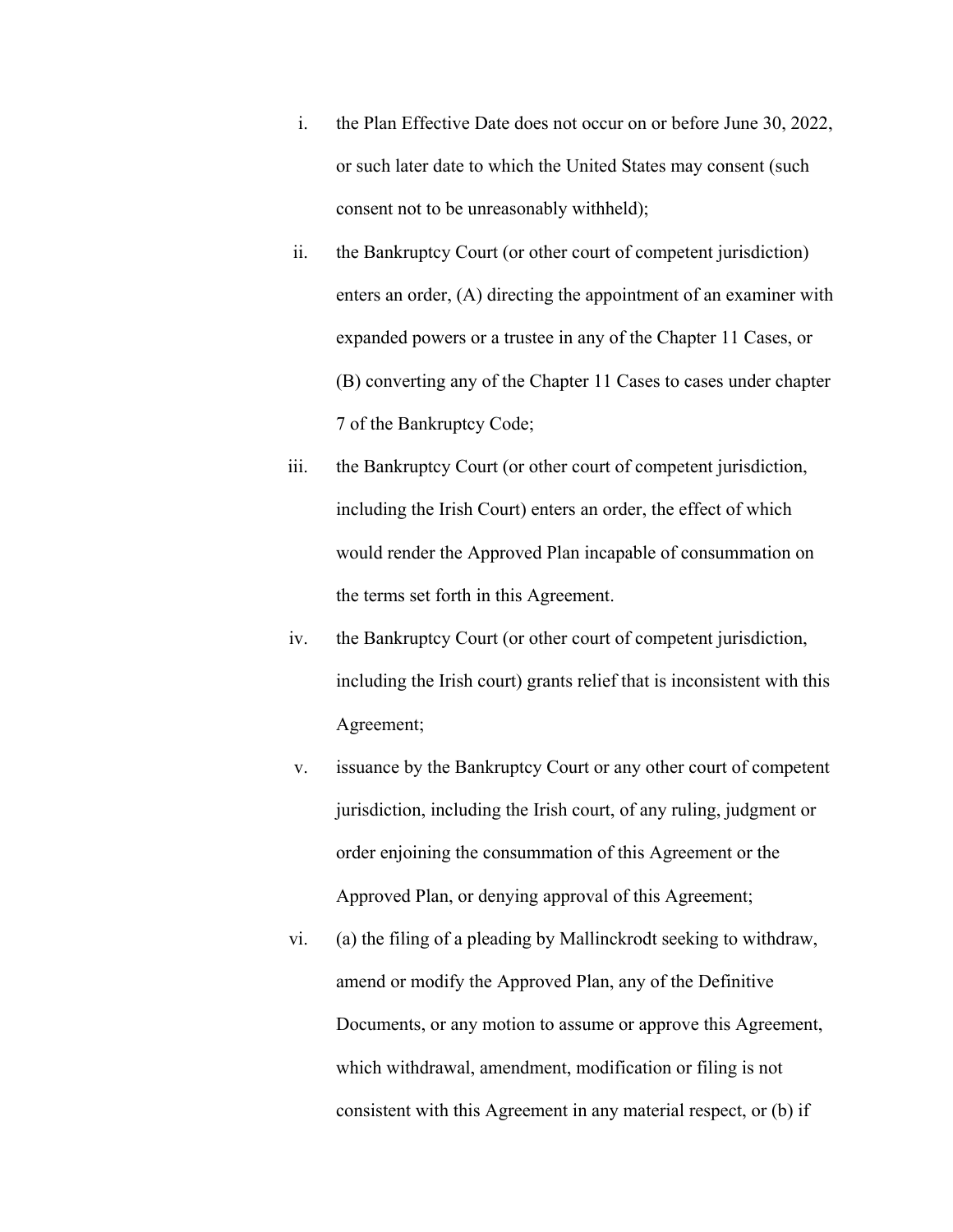Mallinckrodt, files any motion or pleading that is not consistent with this Agreement in any material respect and such motion or pleading has not been withdrawn prior to the earlier of (i) three (3) business days after Mallinckrodt receives written notice from the United States that such motion or pleading is inconsistent with this Agreement, and (ii) the entry of an order of a court approving such motion;

- vii. the Bankruptcy Court enters an order denying confirmation of the Approved Plan; and
- viii. any court of competent jurisdiction has entered a judgment or order declaring this Agreement to be unenforceable.

An Event of Default may be waived by the written consent of the United States.

e. (1) If an Event of Default occurs and has not been waived by written consent of the United States; or (2) if, before the Settlement Amount is paid in full, Mallinckrodt or a third party commences a case, proceeding, or other action under any law relating to bankruptcy, insolvency, reorganization, or relief of debtors seeking any order for relief of Mallinckrodt's debts, or to adjudicate Mallinckrodt as bankrupt or insolvent; or seeking appointment of a receiver, trustee, custodian, or other similar official for Mallinckrodt or for all or any substantial part of Mallinckrodt's assets (in each case, other than the Bankruptcy Proceedings contemplated by this Agreement) (collectively a "Future Insolvency Proceeding") or if Mallinckrodt's obligations under this Agreement are avoided for any reason (including but not limited to, through the exercise of a trustee's avoidance powers under the Bankruptcy Code) in a Future Insolvency Proceeding or in any other case, proceeding or action: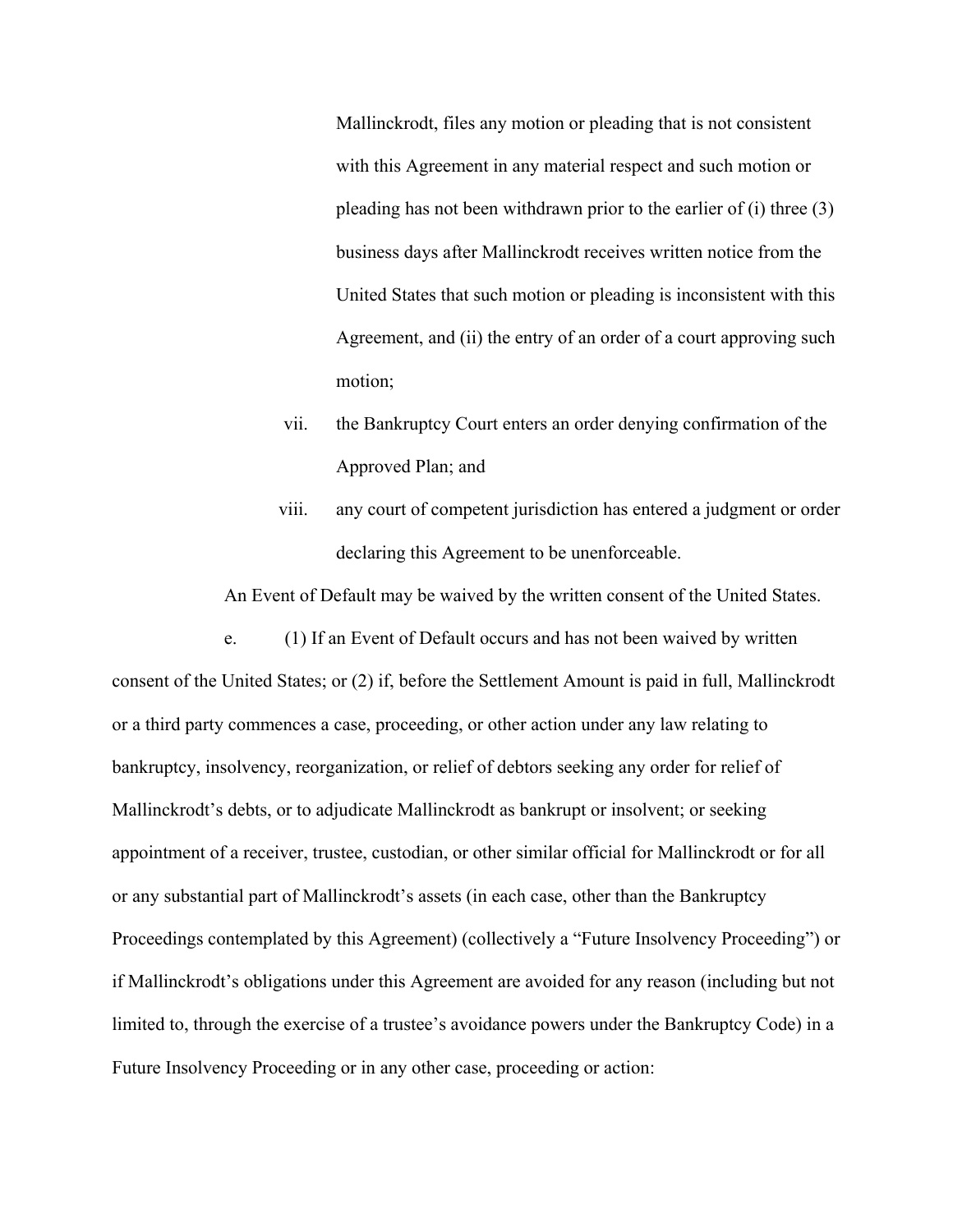- i. the United States, at its sole option, may rescind the releases in this Agreement and bring any civil and/or administrative claim, action, or proceeding against Mallinckrodt for the claims that would otherwise be covered by the releases provided in Paragraphs 4 and 6 above, including but not limited to, by re-filing the Complaint-in-Intervention in the United States District Court for the District of Massachusetts; *provided*, that any such claims shall be reduced by the amount of any payments received pursuant to this Agreement;
- ii. In the event that the United States rescinds the releases in this Agreement and brings a claim, action, or proceeding against Mallinckrodt for claims that would otherwise be covered by the releases provided in Paragraphs 4 and 6 above, Relator, at his sole option, may rescind his releases in Paragraphs 5 and 9 and shall be entitled to a share of the proceeds of any False Claims Act claim, action, or proceeding brought by the United States, less any payments received pursuant to this Agreement;
- Act multiplier and penalties; iii. iii. in any Future Insolvency Proceeding in which this Agreement is not assumed and the Settlement Amount is not otherwise paid in full, the United States shall be entitled to, at its option an undisputed, noncontingent, and liquidated claim that is not subject to reconsideration or subordination against Mallinckrodt for either: (A) the then-unpaid balance of the Settlement Amount, or (B) single damages of \$640 million, plus any applicable False Claims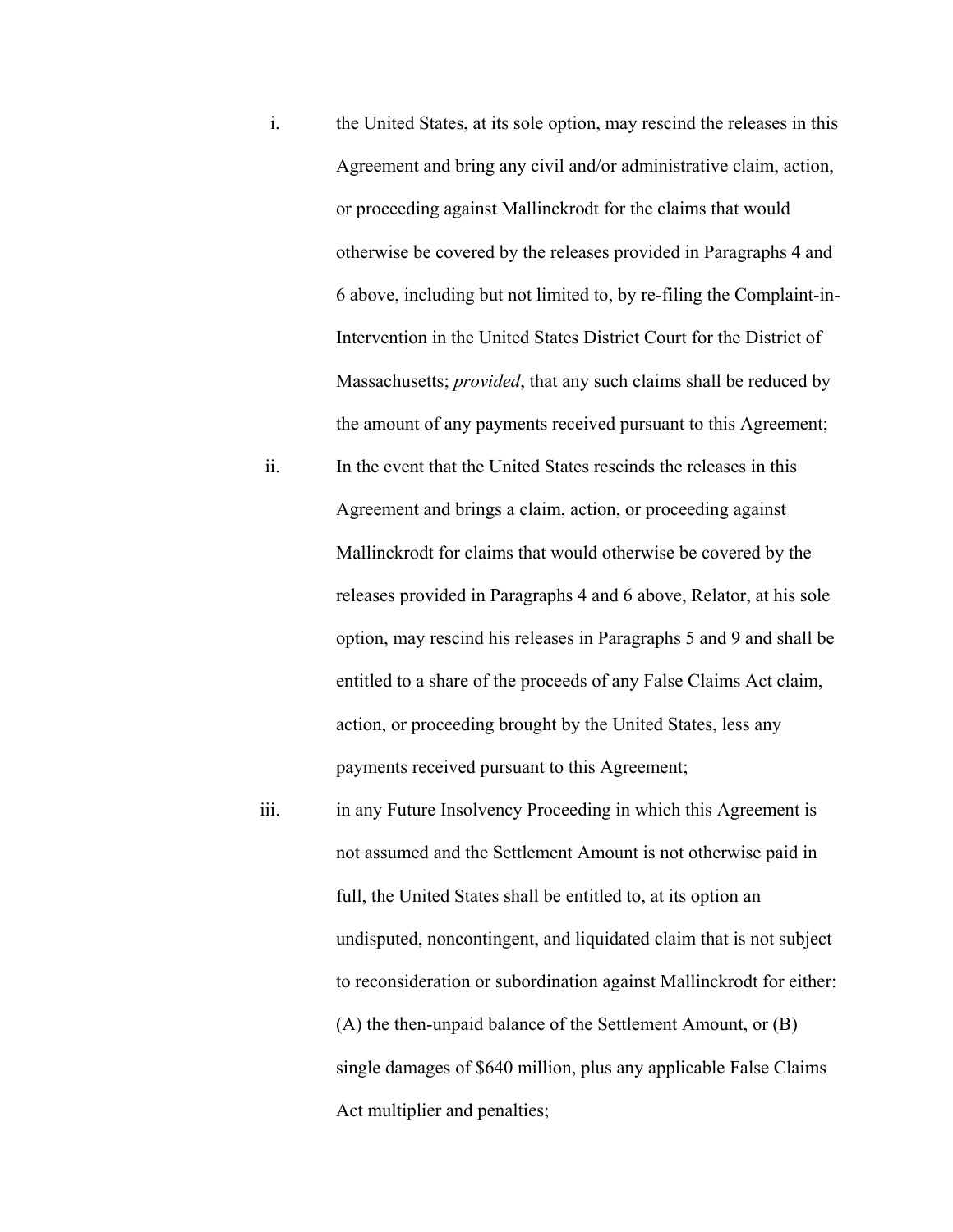- iv. if any payments are avoided and recovered by Mallinckrodt, a receiver, trustee, custodian, or similar official for Mallinckrodt, Relator shall, within thirty days of written notice from the United States to the undersigned Relator's counsel, return any portions of such payments already paid by the United States to Relator pursuant to Paragraph 2;
- v. Mallinckrodt shall not argue or otherwise contend in a Future Insolvency Proceeding that the United States' claim, action, or proceeding in respect of the matters covered by this Settlement Agreement is subject to an automatic stay and, to the extent necessary, consents to relief from the automatic stay for cause under 11 U.S.C. § 362(d)(1). Mallinckrodt waives and shall not plead, argue, or otherwise raise any defenses under the theories of statute of limitations, laches, estoppel, or similar theories, including theories related to the Bankruptcy Proceedings such as discharge, to any such civil or administrative claim, action, or proceeding brought by the United States within 120 days of written notification to Mallinckrodt that the releases have been rescinded pursuant to this Paragraph, except to the extent such defenses were available on September 20, 2018; and
- vi. OIG-HHS may exclude Mallinckrodt from participating in all Federal health care programs until Mallinckrodt cures the default and/or pays the unpaid portion of the Settlement Amount, interest due, and collection costs. OIG-HHS will provide written notice of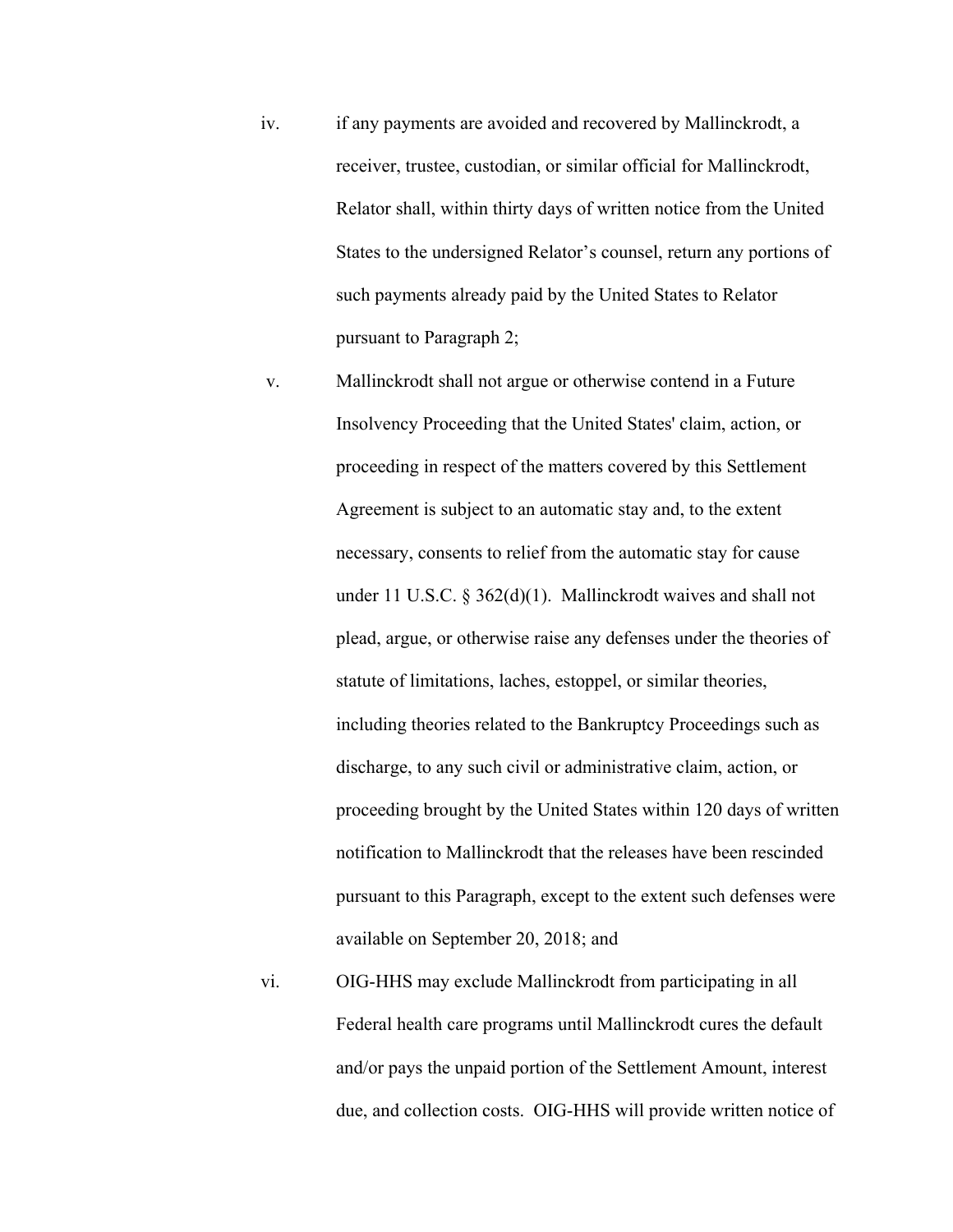any such exclusion to Mallinckrodt. Mallinckrodt waives any further notice of the exclusion under 42 U.S.C. § 1320a-7(b)(7), and agrees not to contest such exclusion either administratively or in any state or federal court. Reinstatement to program participation is not automatic. If at the end of the period of exclusion Mallinckrodt wishes to apply for reinstatement, Mallinckrodt must submit a written request for reinstatement to OIG-HHS in accordance with the provisions of 42 C.F.R. §§ 1001.3001-.3005. Mallinckrodt will not be reinstated unless and until the OIG approves such request for reinstatement. The option for exclusion for default as described in this Paragraph is in addition to, and not in lieu of, the options identified in this Agreement or otherwise available.

f. Mallinckrodt's obligations under this Agreement may not be avoided pursuant to 11 U.S.C. § 547 or 11 U.S.C. § 548(a)(1), and Mallinckrodt shall not argue or otherwise take the position in any Future Insolvency Proceeding or in any other case, proceeding, or action that: (i) Mallinckrodt's obligations under this Agreement may be avoided under 11 U.S.C. § 547; (ii) the mutual promises, covenants, and obligations set forth in this Agreement do not constitute a contemporaneous exchange for new value given to Mallinckrodt; or (iii) the mutual promises, covenants, and obligations set forth herein are not intended to and do not, in fact, represent a reasonably equivalent exchange of value or that such mutual promises, covenants and obligations are intended to hinder, delay, or defraud any entity to which Mallinckrodt was or became indebted to on or after the date of this Agreement, within the meaning of 11 U.S.C. § 548(a)(1).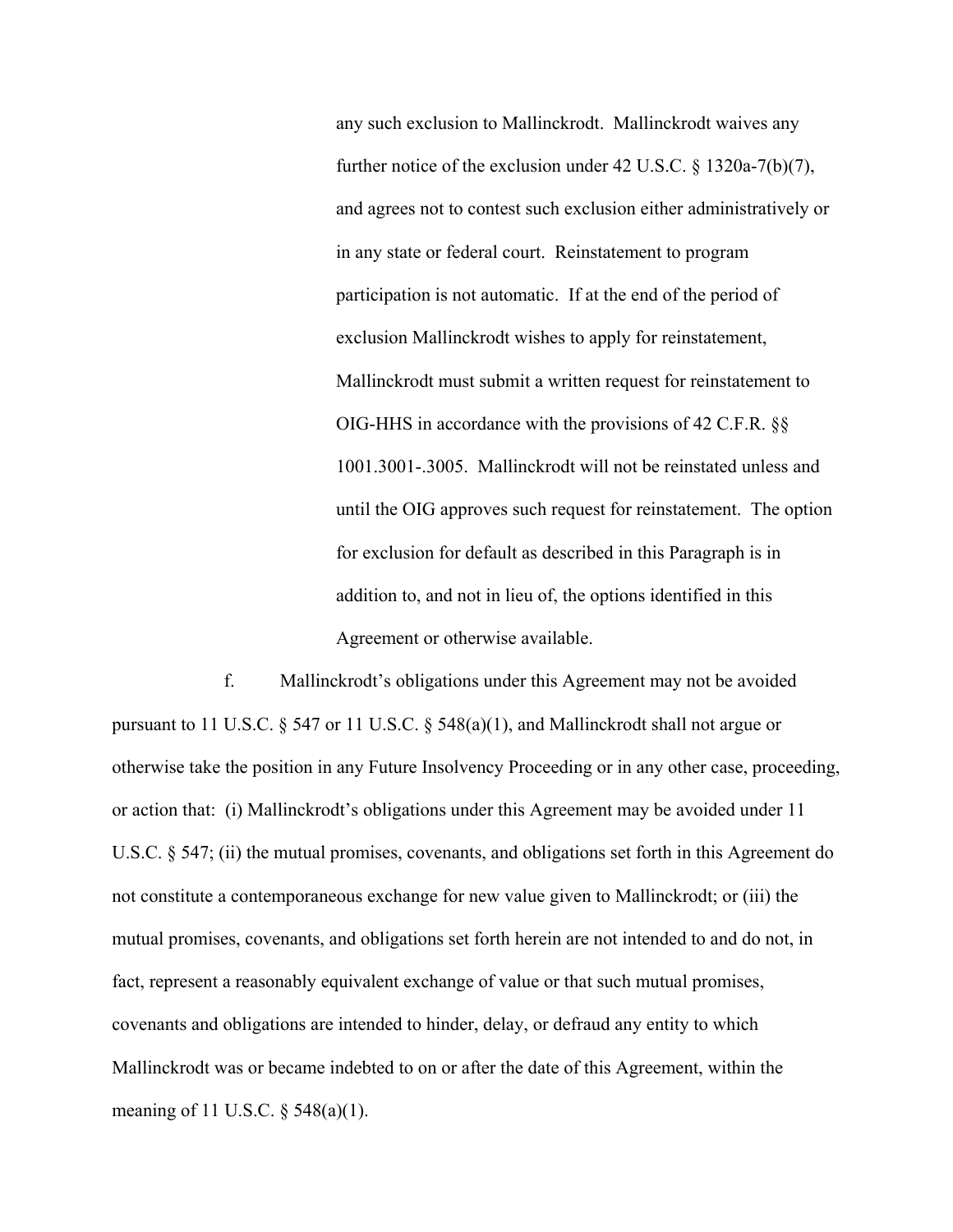21. In evaluating whether to execute this Agreement, the Parties warrant that the mutual promises, covenants, and obligations set forth herein constitute a contemporaneous exchange for new value given to Mallinckrodt, within the meaning of 11 U.S.C. § 547(c)(1), and the Parties conclude that these mutual promises, covenants, and obligations do, in fact, constitute such a contemporaneous exchange. Further, the Parties warrant that the mutual promises, covenants, and obligations set forth herein are intended to and do, in fact, represent a reasonably equivalent exchange of value that is not intended to hinder, delay, or defraud any entity to which Mallinckrodt was or became indebted to on or after the date of this transfer, within the meaning of 11 U.S.C. § 548(a)(1).

22. Upon receipt of the First Installment Payment described in Paragraph 1, above, and Exhibit B, attached, the Parties shall promptly sign and file in the Civil Action a Joint Stipulation of Dismissal pursuant to the terms of this Settlement Agreement of all claims against Mallinckrodt pursuant to Rule  $41(a)(1)$ . The Joint Stipulation of Dismissal shall be with prejudice as to the United States' and the Relator's claims in the Civil Action against Mallinckrodt as to the Covered Conduct and pursuant to the terms and conditions of this Agreement.

23. Within ten days after the Effective Date of this Agreement, Mallinckrodt will file a motion to hold in abeyance the appeal captioned *Mallinckrodt ARD LLC v. Verma*, No. 20- 5154, in the United States Court of Appeals for the District of Columbia Circuit (the "DC Appeal"). Upon filing of the Joint Stipulation of Dismissal referenced in paragraph 22, Mallinckrodt will file a motion to dismiss the DC Appeal, pursuant to Federal Rule of Appellate Procedure 42(b), with each party to bear its own costs.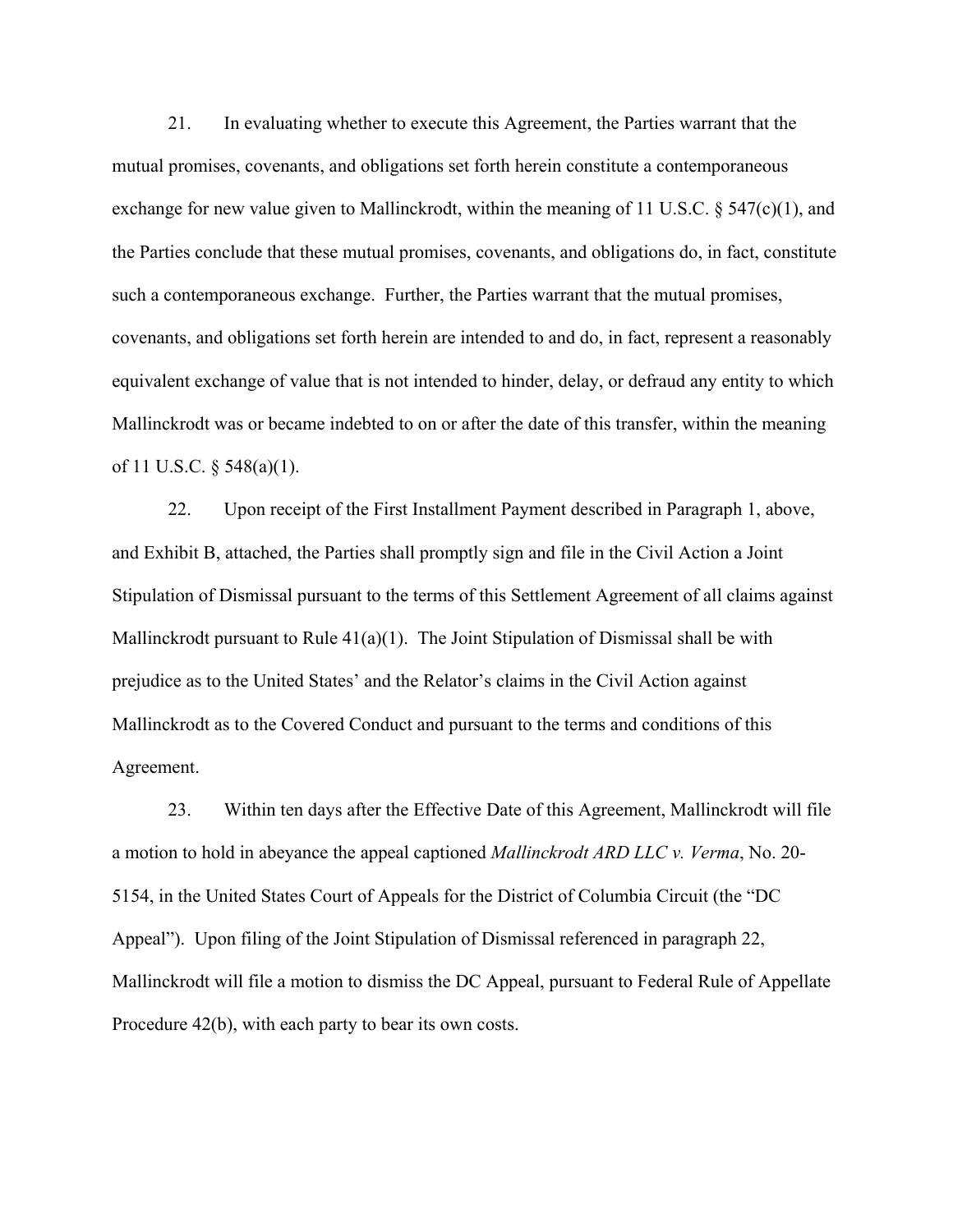24. Except as otherwise provided herein, each Party shall bear its own legal and other costs incurred in connection with this matter, including the preparation and performance of this Agreement.

25. Each Party and signatory to this Agreement represents that it freely and voluntarily enters into this Agreement without any degree of duress or compulsion.

26. This Agreement is governed by the laws of the United States. The exclusive venue for any dispute relating to this Agreement is the United States District Court for the District of Massachusetts. For purposes of construing this Agreement, this Agreement shall be deemed to have been drafted by all Parties to this Agreement and shall not, therefore, be construed against any Party for that reason in any subsequent dispute.

27. This Agreement constitutes the complete agreement between the Parties. This Agreement may not be amended except by written consent of the Parties. Forbearance by the United States or Relator from pursuing any remedy or relief available to it under this Agreement shall not constitute a waiver of rights under this Agreement.

28. Nothing herein is intended to, or does, in any manner waive, limit, impair or restrict the ability of the United States to protect and preserve its rights, remedies and interests, including any other claims against Mallinckrodt or other parties, or its full participation in the Bankruptcy Proceedings. Furthermore, nothing in this Agreement shall be construed to prohibit the United States (or Relator with respect to his claim for expenses, attorneys' fees and costs) from appearing as a party-in-interest in any matter to be adjudicated in the Bankruptcy Proceedings so long as any appearance by the United States or Relator and the positions advocated by the United States or Relator in connection therewith are consistent with this Agreement.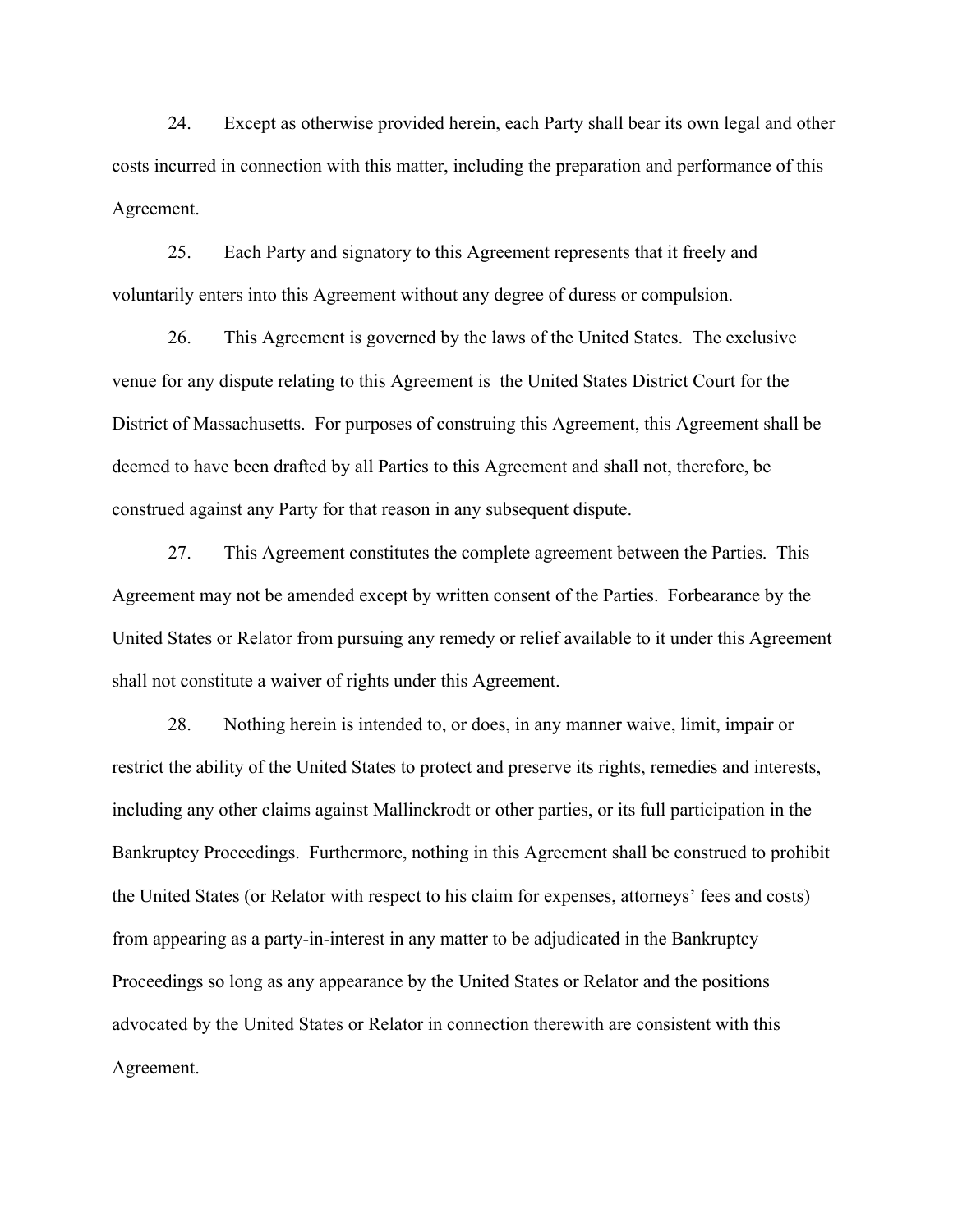29. In the event of any conflict among the terms and provisions in Definitive Documents, on the one hand, and this Agreement, on the other hand, the terms and provisions of this Agreement shall control.

30. The undersigned counsel represent and warrant that they are fully authorized to execute this Agreement on behalf of the persons and entities indicated below.

31. This Agreement may be executed in counterparts, each of which constitutes an original and all of which constitute one and the same Agreement.

32. This Agreement is binding on Mallinckrodt's successors, transferees, heirs, and assigns.

33. This Agreement is binding on Relator's successors, transferees, heirs, and assigns.

34. All Parties consent to the United States' disclosure of this Agreement, and information about this Agreement, to the public.

35. This Agreement is effective on the date of signature of the last signatory to the Agreement (Effective Date of this Agreement). Facsimiles and electronic transmissions of signatures shall constitute acceptable, binding signatures for purposes of this Agreement.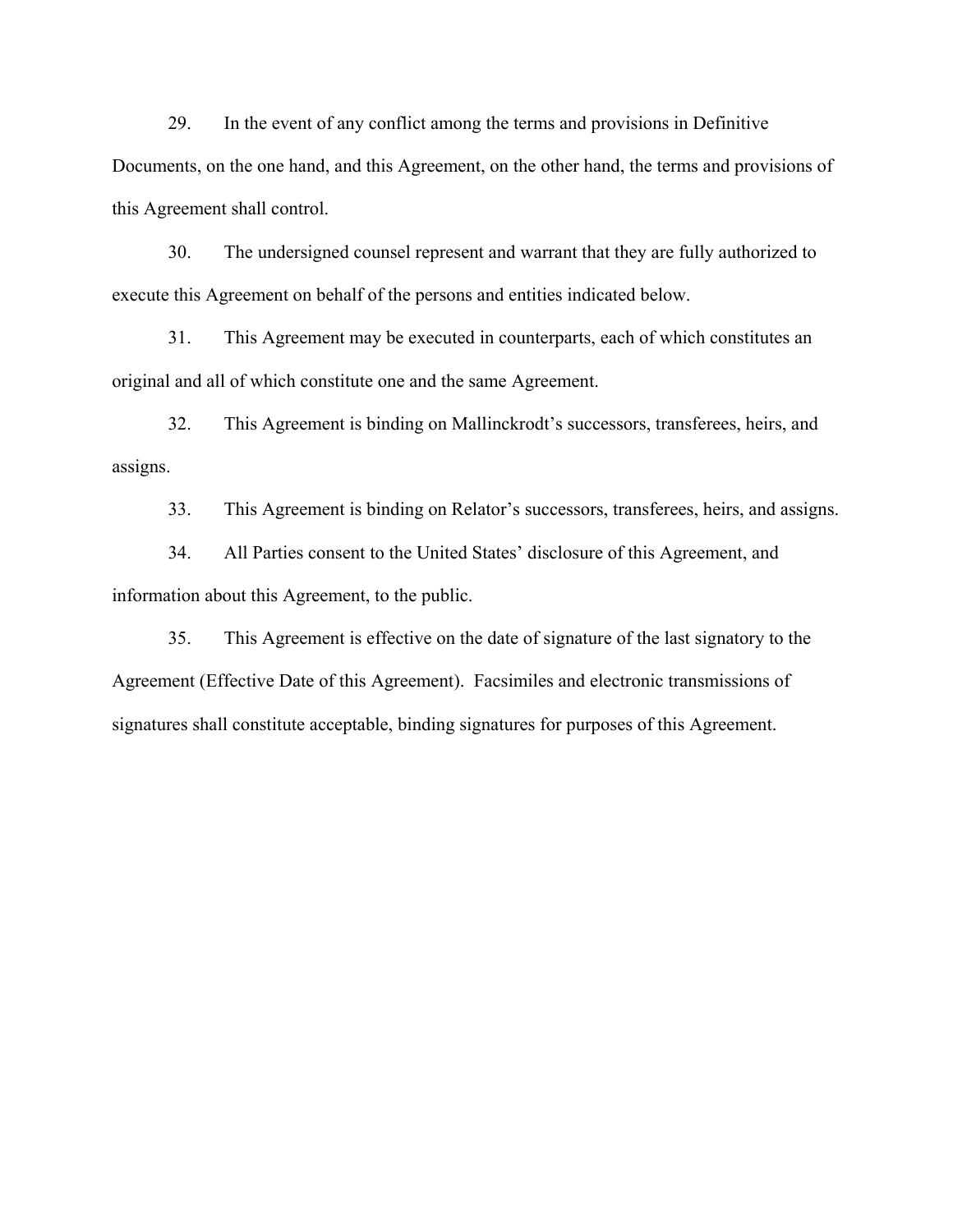### **THE UNITED STATES OF AMERICA**

DATED: 03/07/2022 BY:

 $\frac{1}{1508.154}$ 

RIPA Digitally signed by AUGUSTINE Date: [2022.03.07](https://2022.03.07)<br>15:08:15 -05'00'

AUGUSTINE RIPA MICHAEL HOFFMAN Trial Attorneys Commercial Litigation Branch Civil Division United States Department of Justice

DATED: 03/04/2022 BY:

18:41:45 -05'00' Digitally signed by EVAN<br>PANICH Date: [2022.03.04](https://2022.03.04)

EVAN PANICH Assistant United States Attorney District of Massachusetts

DATED:  $02|07|2022$  BY:  $\bigcup$  sall  $\bigcup$ 

LISA M. RE Assistant Inspector General for Legal Affairs Office of Counsel to the Inspector General Office of Inspector General United States Department of Health and Human Services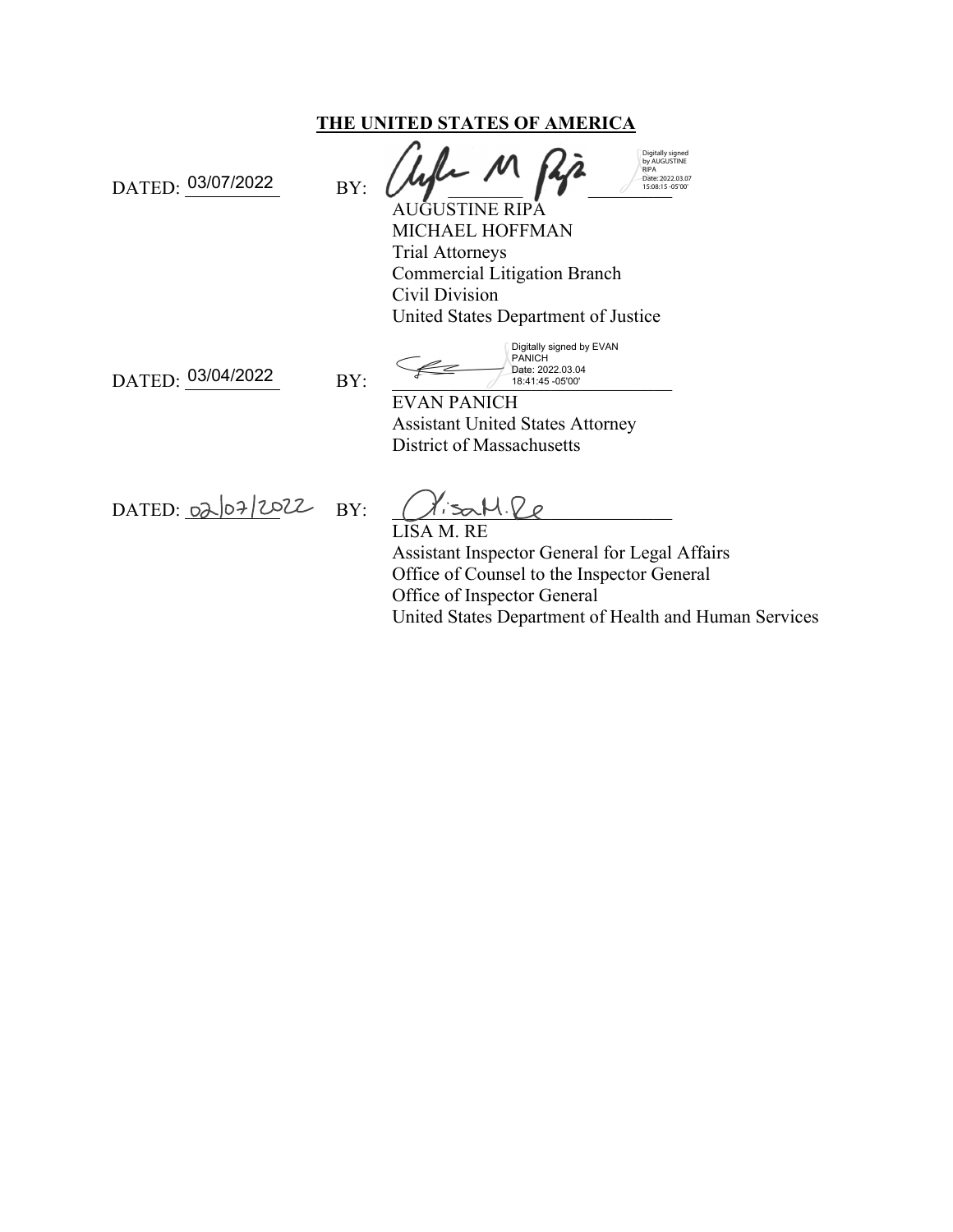## **MALLINCKRODT ARD, LLC - DEFENDANT**

DATED:  $\frac{03/03/2022}{BY}$  BY:  $\frac{1006}{BY}$ 

 Mark Casey Vice President & General Counsel

DATED: 03/03/2022 BY: Michele Sartori

WILLIAM KETTLEWELL MICHELE SARTORI Hogan Lovells LLP Counsel for Mallinckrodt ARD, LLC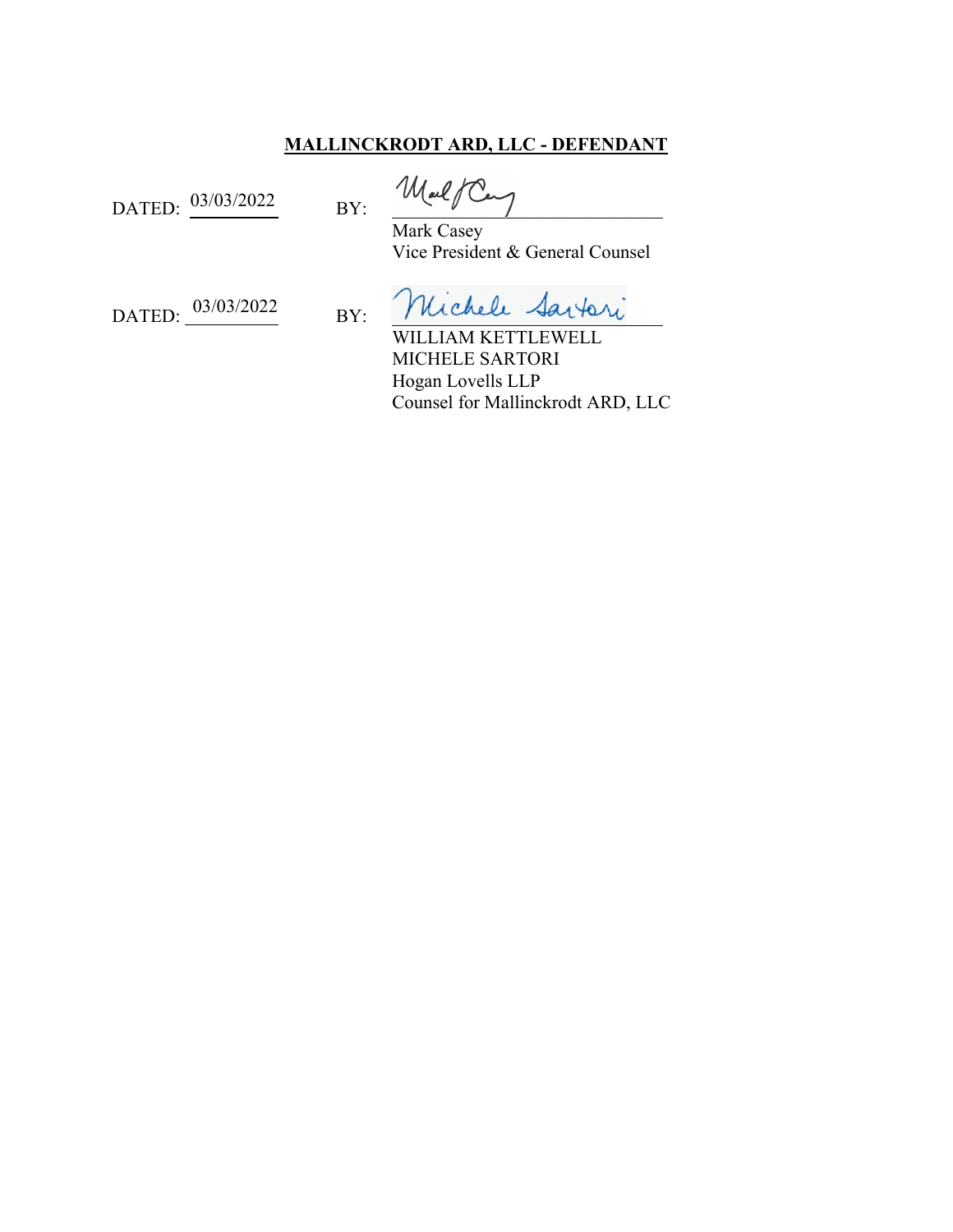# **MALLINCKRODT PLC**

DATED:  $\frac{03/03/2022}{BY}$  BY:  $\frac{0.3}{BY}$ 

 Mark Casey EVP, Chief Legal Officer

DATED:  $0$ 03/03/2022

BY: Michele Sartori

WILLIAM KETTLEWELL MICHELE SARTORI Hogan Lovells LLP Counsel for Mallinckrodt plc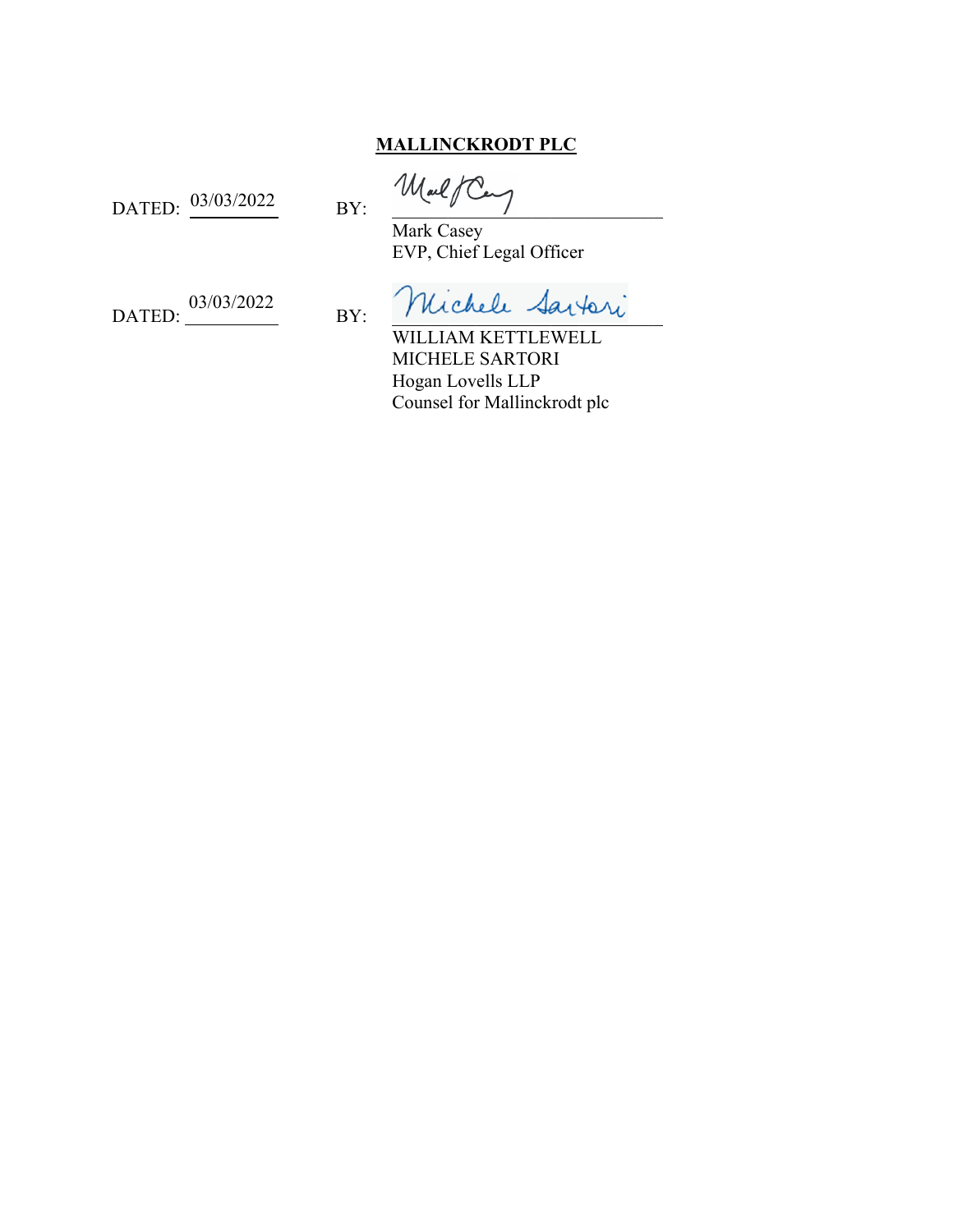Protected By Symantec

DATED:  $\frac{2}{422}$  BY:

**JAMES LANDOLT - RELATOR** 

**YAMES LANDOLT** 

LINDA C. SEVERIN

**SUZANNE E. DURRELL** Whistleblower Law Collaborative, LLC **Counsel for James Landolt**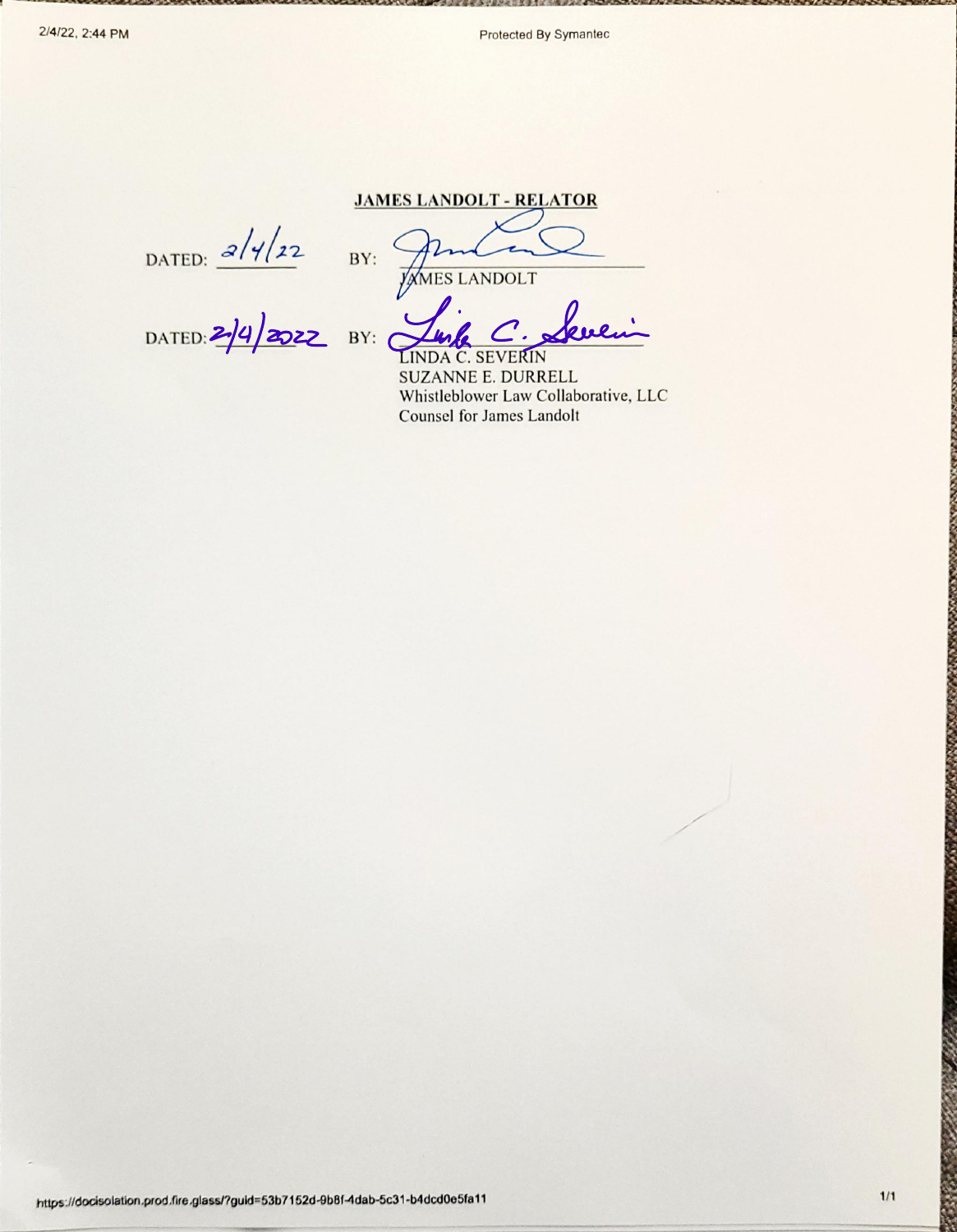# **EXHIBIT A: CERTAIN DEFINITIONS**

As used in this Agreement, the following terms have the following meanings:

- a. "**Approved Plan**" means a plan of reorganization for Mallinckrodt that is consistent in all material respects with this Agreement.
- b. "**Approved Plan Effective Date**" means the date on which the Approved Plan becomes effective in accordance with its terms.
- c. "**Definitive Documents"** means all material agreements, schedules and Bankruptcy Court or other judicial or regulatory orders that are necessary to implement this Settlement Agreement, including the Confirmation Order and the Approved Plan.
- d. "**Scheme of Arrangement**" means the scheme of arrangement based on the Plan to be submitted for approval in the Examinership Proceeding.